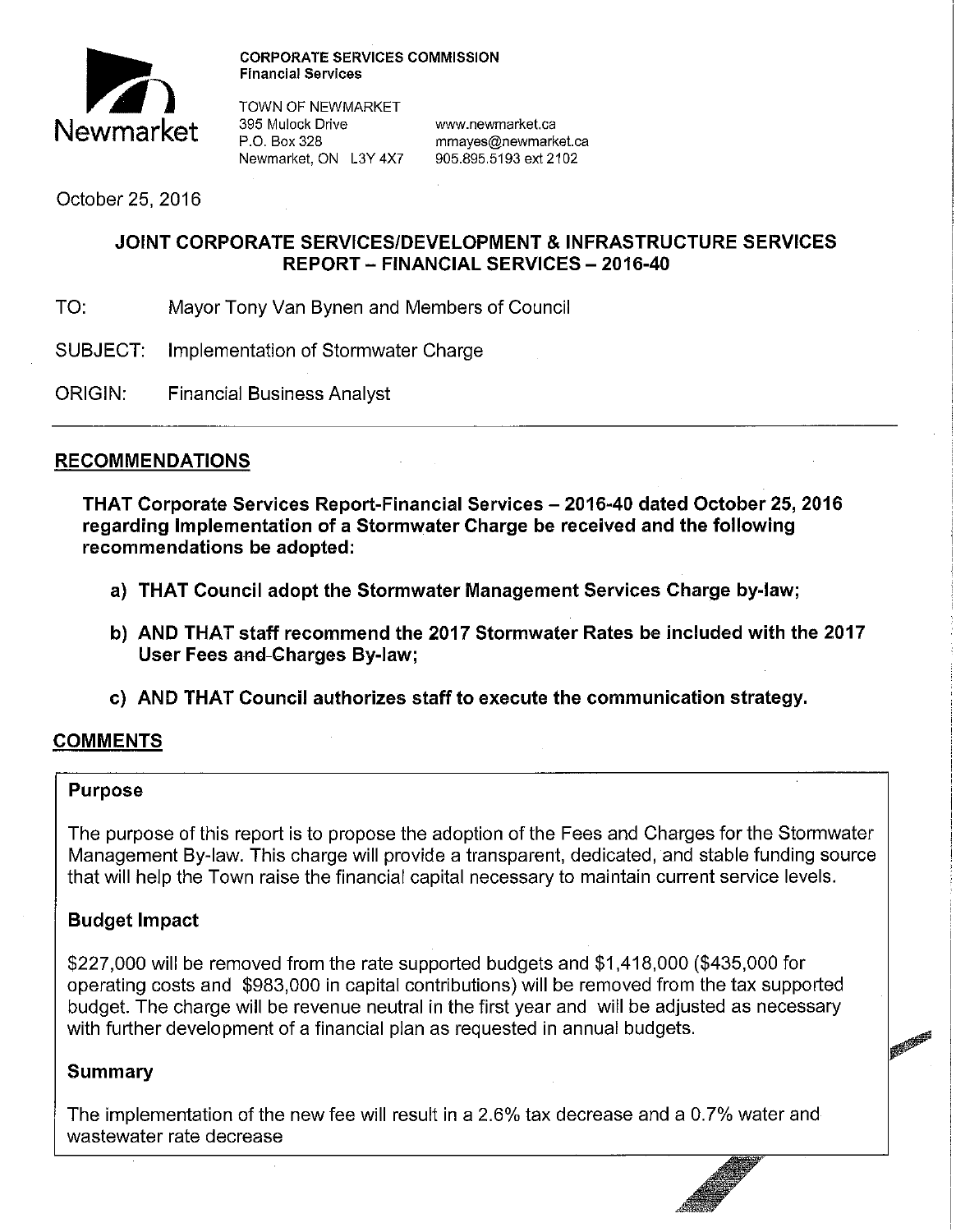### **BACKGROUND**

The Town provides a stormwater management service to protect the community and environment from stormwater runoff. Stormwater runoff is water that flows off properties mostly due to rain and snow events. Stormwater management services require a sufficient funding source to serve the community.

**A stormwater charge will provide a funding source that is reliable, predictable, and fair to ensure the stormwater management service can continue to be effectively run in the future.**  In Financial Services Report - 2015-42, staff proposed options for different rate structures for the stormwater charge and requested to go out for public consultation. Staff provided an update on the public consultation process with Financial Services Report - 2016-05. Staff provided another update on the development of the charge with Financial Services Report - 2016-38.

### **ANALYSIS AND OPTIONS**

#### Cost Drivers

**The purpose of the charge is to fund the three major cost drivers for the service, which are environmental protection, aging infrastructure and flood prevention.** 

1. Environmental Protection:

As water runs off properties, it can carry contaminants with it. Runoff from urban and rural areas have upset Lake Simcoe's ecosystem. The Town recently completed a comprehensive stormwater management master plan, as per the regulatory requirements outlined in the Lake Simcoe. Protection Act, to restore waterways and breeding grounds. The restoration projects will require new funding.

#### 2. Aging Infrastructure:

The Town has 53 ponds, 55 kilometres of waterways and 225 kilometres of sewers that are maintained and replaced as they age. An estimated \$17 million is required over the next 10 years to replace assets that are reaching the end of their useful life. The existing funding level is likely to fall short to maintain current service levels.

3. Flood Prevention:

In some parts of Canada, severe weather events that used to happen every forty years now occur every six. As a consequence, damage from storm events has recently become the biggest cause for insurance claims in Canada. The funding provided by the rate will help us adapt and protect homes and businesses in Newmarket from severe weather events.

#### Public Consultation

The Town engaged the public by; issuing a press release, posting an advertisement on Facebook, sending invitations to key stakeholders, hosting a Public Information Centre (PIC), and having a presence at the Community Open House. Overall, the feedback on the direction of the project was positive. The Newmarket Chamber of Commerce and Newmarket Environmental Advisory Committee were consulted to refine the program.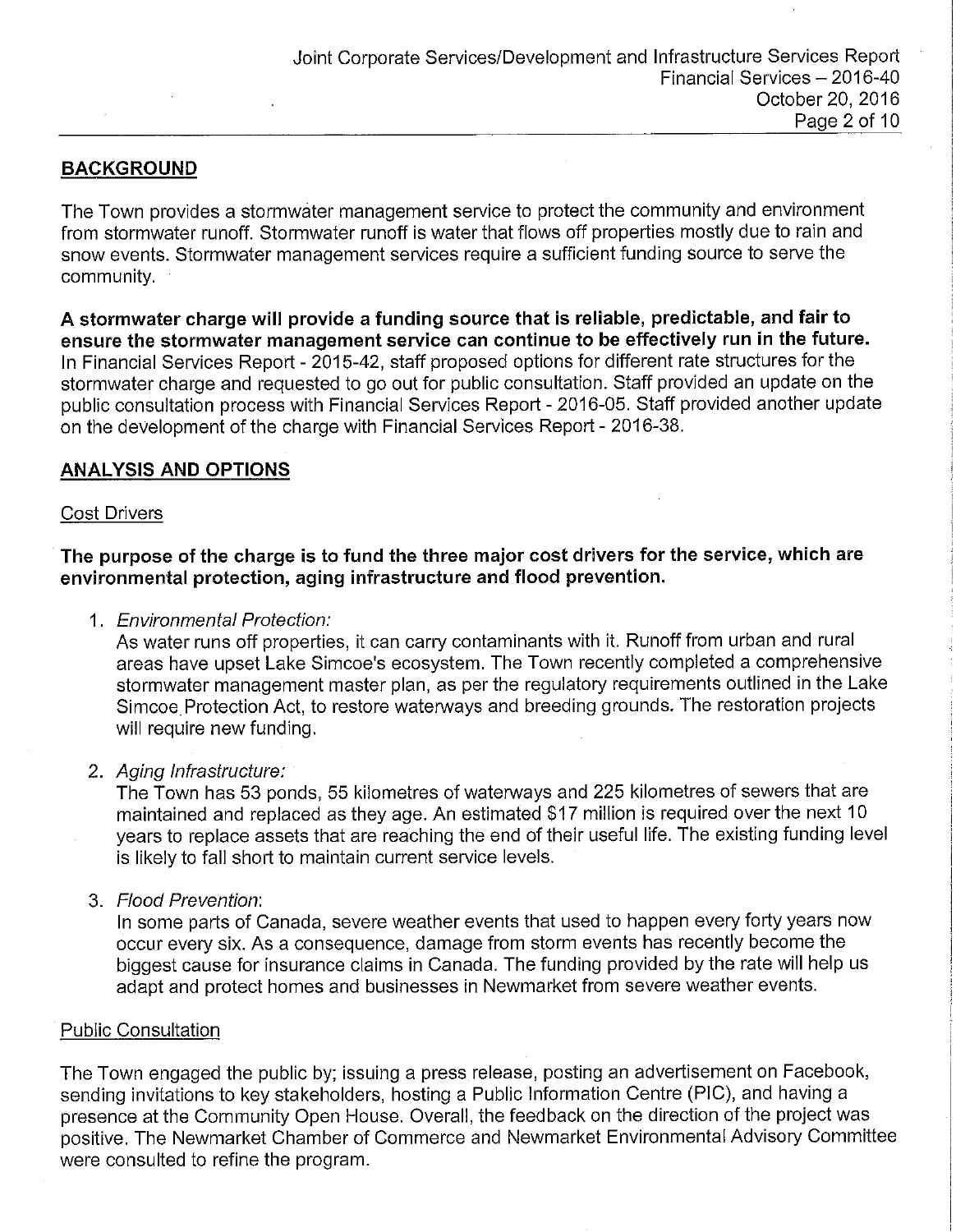#### 1) Social Media:

The Facebook advertisement for the PIG was viewed over 10,000 times in the Newmarket area. The advertisement was "liked" 44 times, shared 34 times, clicked on 320 times for more information, and users left 18 comments. The comments provided a diversity of opinions on the potential rate. The Facebook advertisement is among the most successful in terms of views and interactions that the Town has issued.

#### 2) Public Information Centre:

On October 27, 2015, the public information centre was attended by upward of a dozen residents. The majority of attendees were in favour of implementing a stormwater charge. A dedicated funding source for stormwater management resonated well with the participants. The major concerns raised by residents were; asset replacement, flood prevention, and environmental protection.

Many felt that there should be a credit program in place in order to incentivize low impact development (LID). LID is development that puts minimal strain on the stormwater management service by reducing the quantity and increasing the quality of the stormwater runoff from a property.

#### 3) Community Open House:

The stormwater charge materials were presented at the Community Open House on December 3, 2015. The event was well attended, 55 residents signed in at the event and others attended the event but did not sign in. The residents at the open house had similar positive reactions to those expressed at the PIG.

4) Focus Group in Partnership with The Newmarket Chamber of Commerce:

On September 26, 2016, the Newmarket Chamber of Commerce hosted a focus group session with local businesses. Town staff selected 30 businesses at random and invited them to participate in a discussion on the potential implementation of the stormwater charge and changes to the water and wastewater rates. The delegates provided advice on how to better communicate the initiative and appreciated having the information presented to them.

#### 5) Newmarket Environmental Advisory Committee:

On October 5, 2016, The Newmarket Environmental Advisory Committee (NEAC) was consulted at an informal meeting to comment on the overall stormwater charge program and to obtain their feedback on a residential credit program.

NEAC believes strongly that a residential incentive program is necessary to drive behaviour that reduces runoff from residential properties. They advised that the Town needs to encourage more actions in this area as we face the growing impacts of climate change.

The advisory committee also recognizes that a traditional credit program provides little incentive to reduce runoff while being very costly to administer. They believe there may be better ways than paying residential financial incentives which could eliminate or reduce associated staff time and costs.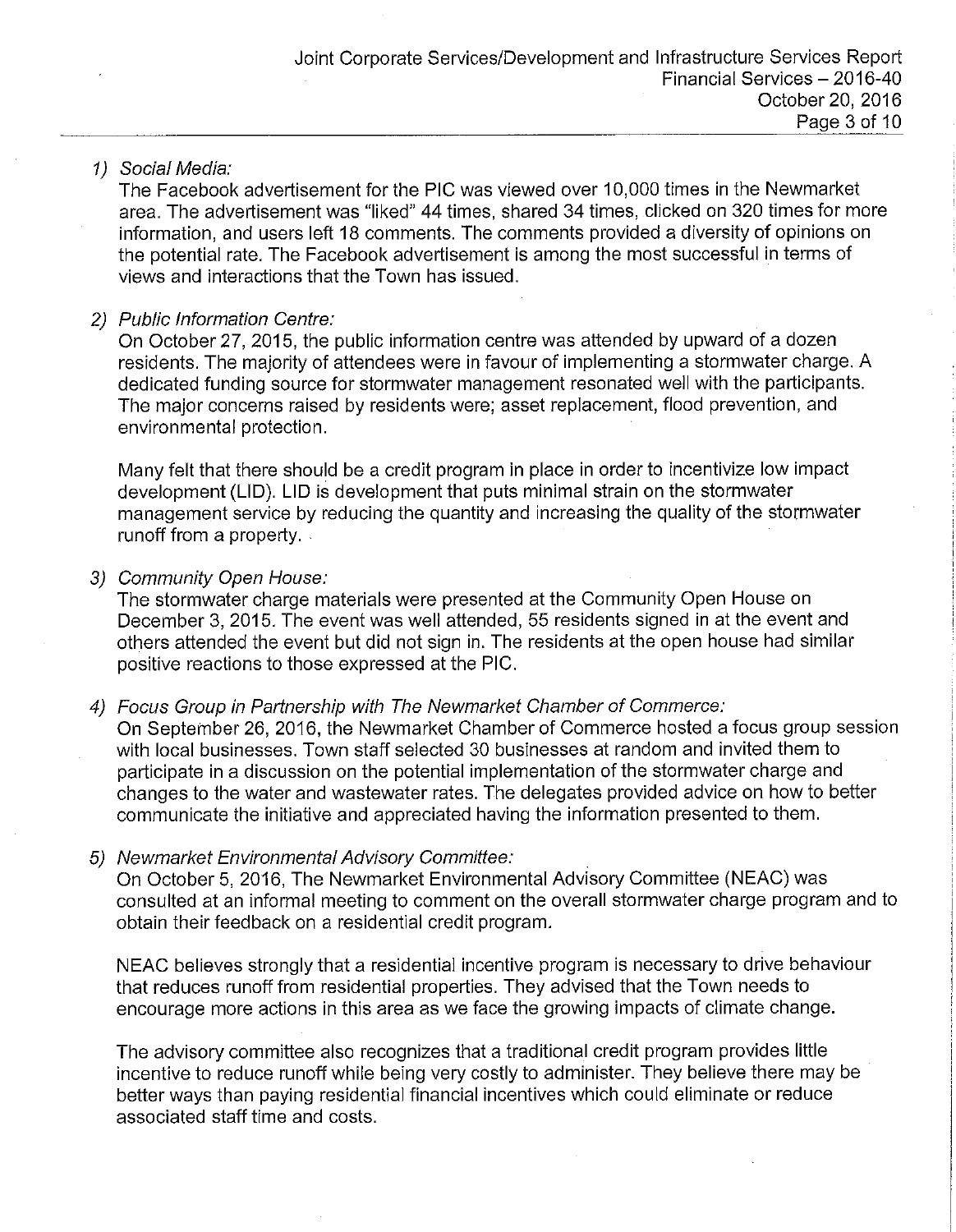### Stormwater Charge as a User Fee

The stormwater charge will be calculated on a user fee basis. Customers will be charged based on what it costs to provide them with stormwater services. A key concept in stormwater management is imperviousness. Impervious surfaces do not absorb water. Such surfaces like roofs, driveways, and parking lots increase the amount of runoff from properties: therefore, properties with more impervious surfaces should pay more because the Town is responsible for managing the runoff.

Determining the amount of impervious area on every property is administratively costly. Therefore, staff recommended and developed a stormwater charge that is based on the average imperviousness, or runoff level, of different property groups. As noted earlier, the public feedback on this approach was positive

### **Based on public feedback, the stormwater charge calculation method is seen as fair in that properties are charged what they should be charged, yet it is not overly costly to administer.**

For the purpose of the charge, all Newmarket properties are grouped into three runoff level groups. Natural areas are in the low runoff level group, residential and institutional properties are in medium runoff level group, and industrial and commercial properties are in the high runoff level group. Staff sampled and calculated the percent of impervious surfaces of 100 properties for each group to get an average. See Table 1 for graphics on the types of properties that fall into which runoff level group and each group's average imperviousness.

| <b>Low Runoff Level Group</b>                                  | <b>Medium Runoff Level Group</b>           | <b>High Runoff Level Group</b>                    |
|----------------------------------------------------------------|--------------------------------------------|---------------------------------------------------|
|                                                                |                                            |                                                   |
| Examples: Natural Areas,<br>Vacant Properties, Golf<br>Courses | Examples: Residential and<br>Institutional | Examples: Commercial,<br>Industrial and Mixed Use |
| 9% Impervious                                                  | 44% Impervious                             | 88% Impervious                                    |

## **Table 1: How Properties Are Sorted into Runoff Groups**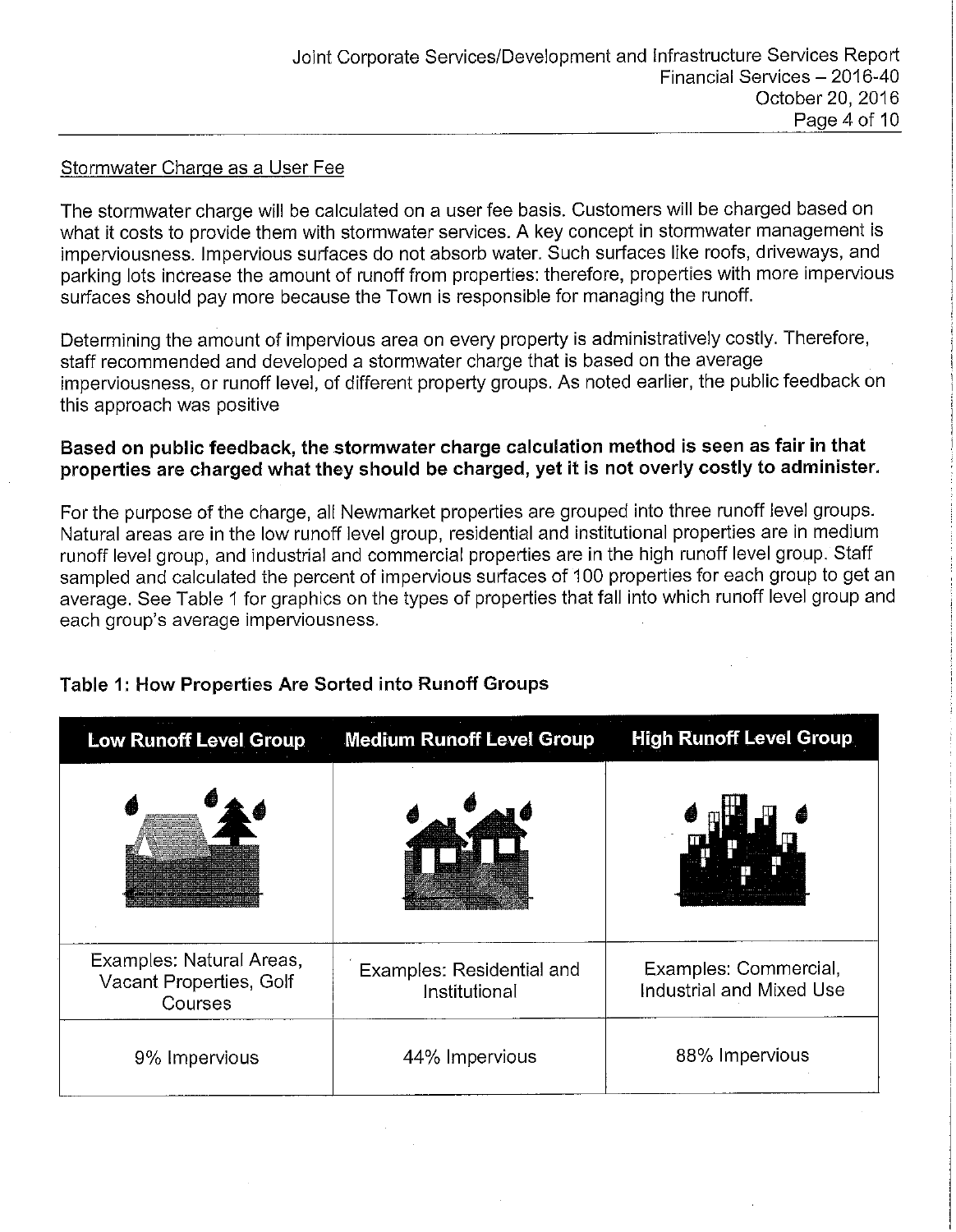#### How to Calculate the Stormwater Charge

The stormwater charge is based on the property size and the runoff level group rate. See the equation below for how the stormwater charge is calculated for an individual property.

### **Equation 1:**

Stormwater Charge = Size of Property x Runoff Level Group Rate

Based on this calculation, the larger the property the higher the charge. Equally, the higher the group rate a property falls under, the higher the charge.

#### Legal Considerations

Under the authority of the Municipal Act, 2001, the Town has authority to pass a "Fees and Charges" by-law for the purpose of funding stormwater management. As such, tax exempt property owners would be required to pay the stormwater management fee, just as tax exempt properties pay for water and wastewater services. Tax exempt properties include philanthropic organizations, places of worship, and long-term care homes.

**For the stormwater charge to be considered a user fee, there must be sufficient correlation between the level of runoff from a property and the fee the property owner pays. Based on the public feedback, staff feels that this charge meets this condition.** 

Appendix 1 is the Stormwater Management Services Charge by-law supporting the implementation of the stormwater charge.

#### Implementation Strategy

To promote full transparency, staff are recommending that the stormwater charge be revenue neutral in the first year of implementation. This means that the total stormwater funding level will remain unaffected by the introduction of the new stormwater charge. It will simply be shifted from property taxes and water rates to the new charge.

In 2017, stormwater costs will be removed from property taxes and water and wastewater charges. The costs that are removed will then be supported by the stormwater charge. Once the charge is implemented, staff will develop a 6-year stormwater financial plan to determine the long-term funding requirements.

#### Financial Impact of Stormwater Charge

The Town's current estimate in the 2017 stormwater budget is \$1,646,000. This comprises \$350,000 in operating costs, \$312,000 support costs and \$983,000 in capital costs. The operating and support costs are pulled from the 2016 budget. The capital cost is the average cost over 5 years, from 2011 to 2015.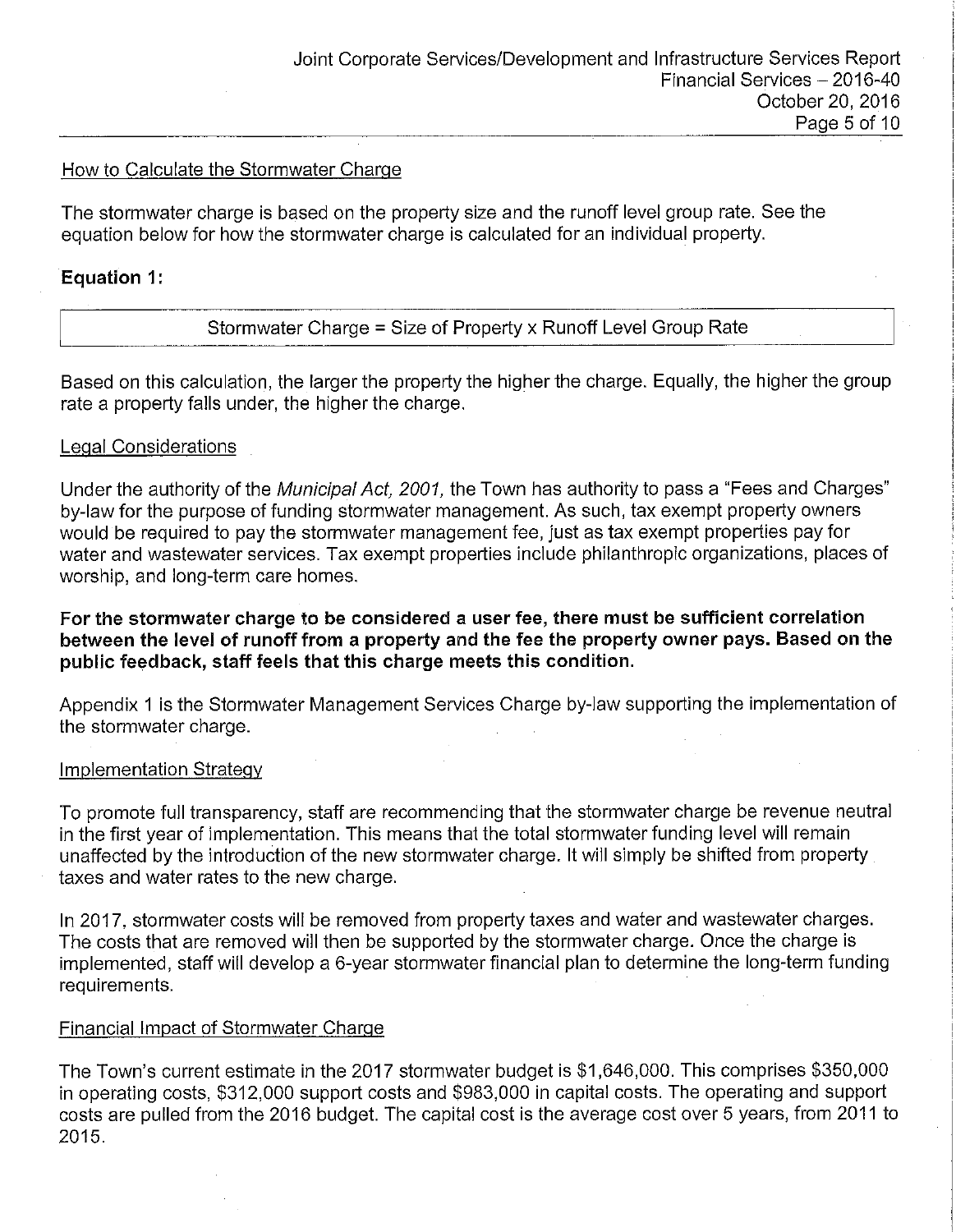The implementation of the new fee will result in a 2.6% tax decrease and a 0.7% water and wastewater rate decrease. With these costs, we may estimate the rates.

The final rate for 2017 will be recommended for adoption with the 2017 Fees and Charges By-law in December.

The Town completed its Capital Financing Sustainability Strategy in 2014 and the strategy recommended an annual asset replacement fund contribution of \$1,700,000. With the implementation of the stormwater charge, a new financial plan will be created to reach long term financial sustainability

Table 2 below illustrates the estimated average stormwater charge for each runoff level group in 2017.

### **Table 2: Estimated Average Stormwater Charge for 2017**

|                                             | Low<br>$\sim$ $\sim$ $\sim$ | <b>Medium</b><br>$\sim 10$ | <b>High</b><br>$\alpha$ , $\alpha$ , $\alpha$ |
|---------------------------------------------|-----------------------------|----------------------------|-----------------------------------------------|
| Runoff Level Group Rate<br>per square metre | \$0.013057                  | \$0.063835                 | \$0.127671                                    |
| Average Size in square metres               | 14,200                      | 600                        | 3,720                                         |
| Average Annual Fee                          | \$185                       | \$38                       | \$475                                         |

Because the stormwater charge is a user fee, the stormwater charge impacts different runoff groups differently. To see how properties would be impacted by moving stormwater funding from a taxation based fee calculation to a customer based fee calculation, see Table 3. This table illustrates that stormwater costs will be shifted away from medium runoff level properties to high and low runoff properties.

Please note: 'Total Annual Municipal Costs' includes annual property taxes (Town only) and water/wastewater fees for an average user. As stormwater costs are currently included in both the tax-supported and the rate-supported budgets, this is the appropriate benchmark.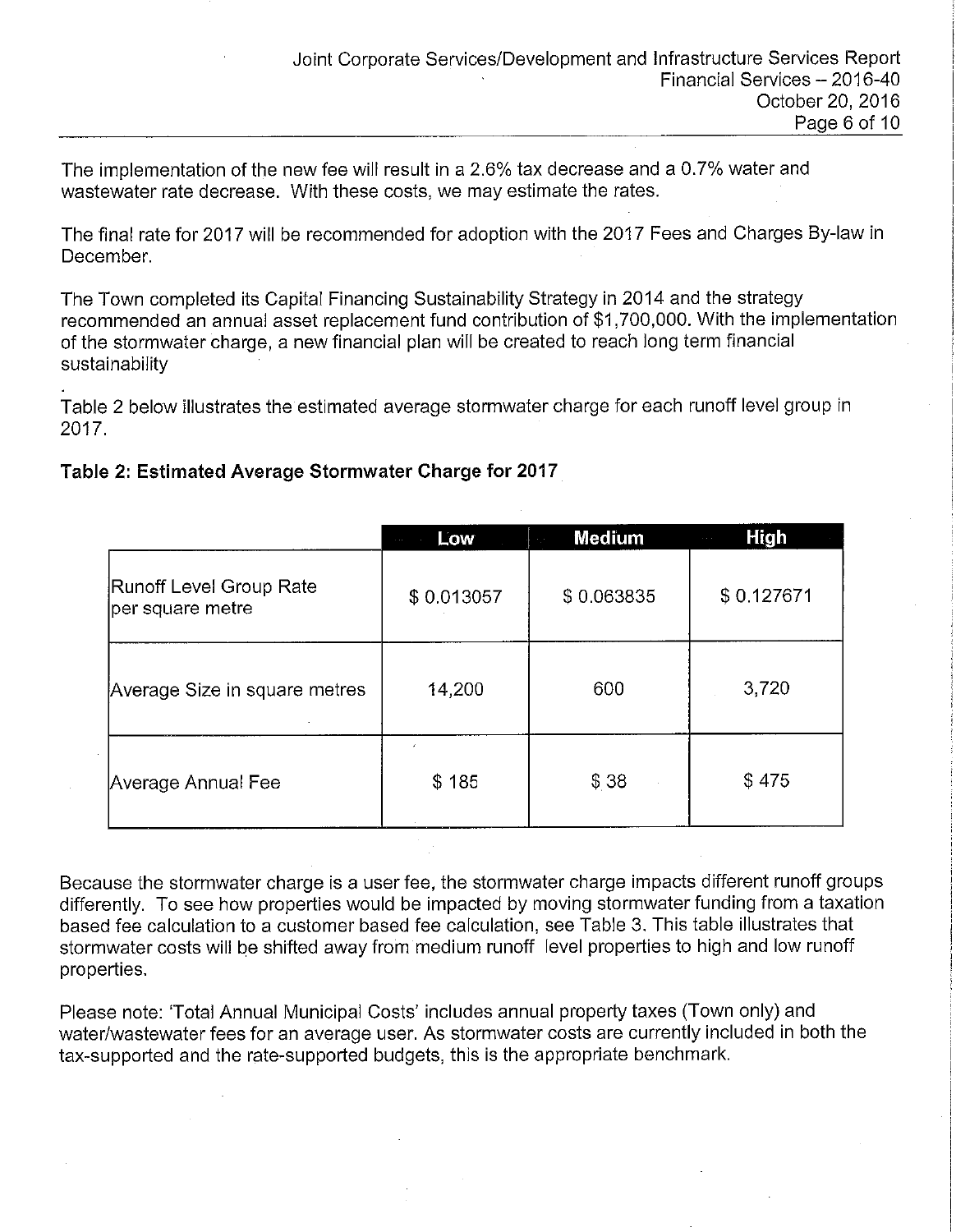### **Table 3: Impact of Implementing a Stormwater Charge**

|                                                                          |         | Medium  | High     |
|--------------------------------------------------------------------------|---------|---------|----------|
| <b>Total Annual Average Municipal</b><br>Costs without Stormwater Charge | \$2,368 | \$2,804 | \$10,778 |
| Taxes                                                                    | \$1,853 | \$1,774 | \$7,546  |
| Water and Wastewater                                                     | \$515   | \$1,030 | \$3,232  |
| Stormwater                                                               | N/A     | N/A     | N/A      |

| <b>Total Annual Average Municipal</b><br>Costs with Stormwater Charge | <b>\$2,499</b> | \$2,790 | \$11,014 |
|-----------------------------------------------------------------------|----------------|---------|----------|
| Taxes                                                                 | \$1,803        | \$1,729 | \$7,330  |
| Water and Wastewater                                                  | \$511          | \$1,022 | \$3,209  |
| Stormwater                                                            | \$185          | \$38    | \$475    |

| <b>Change in Total Annual Average</b><br><b>Municipal Costs (\$)</b> | \$131 | $-$14$   | \$236 |
|----------------------------------------------------------------------|-------|----------|-------|
| <b>Change in Total Annual Average</b><br><b>Municipal Costs (%)</b>  | 5.55% | $-0.51%$ | 2.19% |

### Credit Programs

### High Runoff Level Group Program

To recognize significant runoff reductions, staff is proposing to implement a stormwater charge credit program for high level runoff properties. High runoff properties, largely commercial and industrial properties, may reduce their runoff by implementing low impact development features through the development approval process and it is important to acknowledge their contribution.

**The credit program will clearly outline the benefits businesses can receive by reducing their runoff. This credit program will maximize the use of current engineering reports and site plan agreements, which will minimize the costs businesses need to incur to apply for the credit.** 

See Appendix 2 for the Stormwater Credit Program.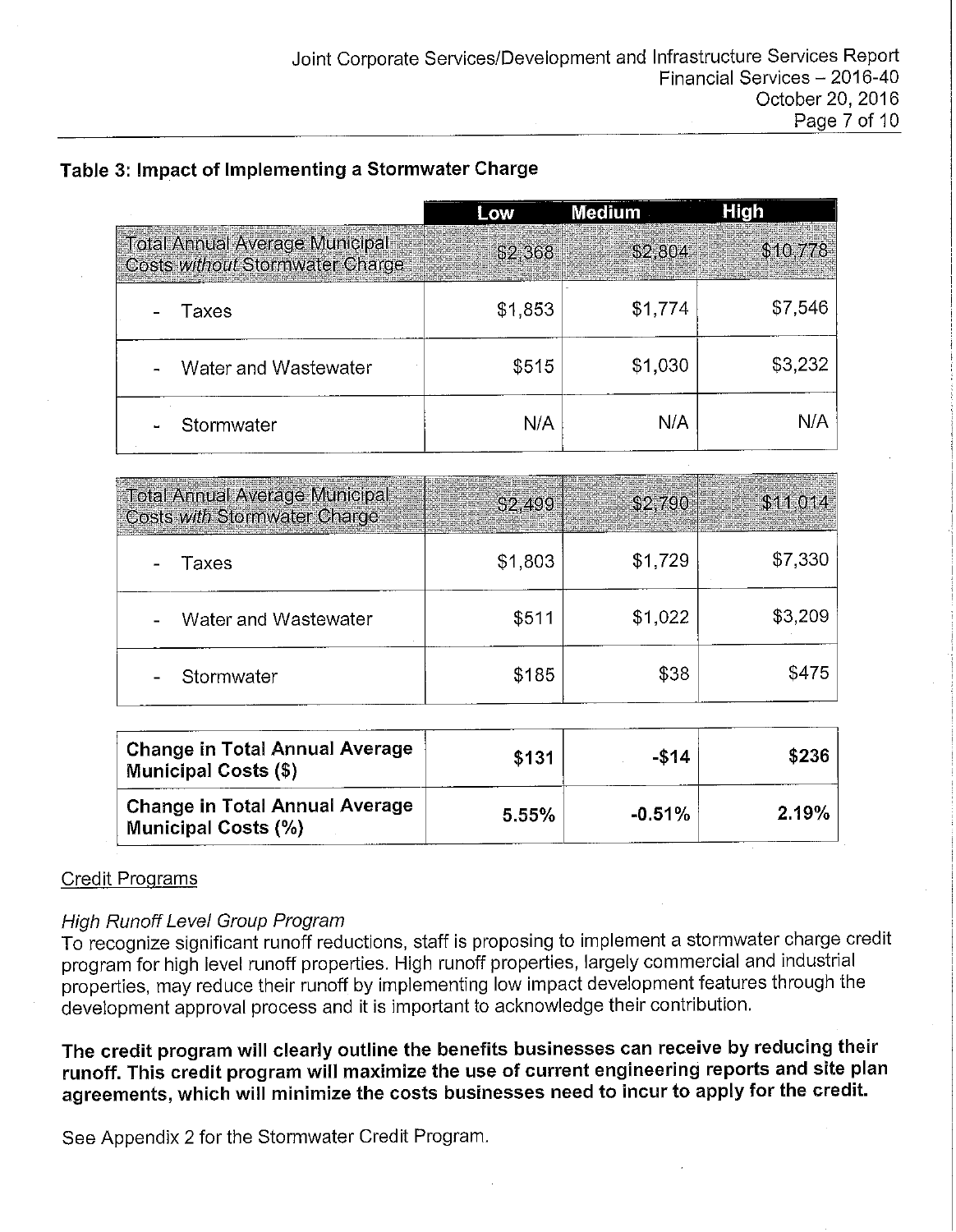### Residential Program

Based on public feedback, residents want to keep administration costs of the charge low. The City of Mississauga estimated for every \$1 in credits they would provide to residential customers through a residential credit program, \$4 would have to be spent on administration. The implementation of a credit program would increase the cost of providing the stormwater service and increase the overall stormwater charge.

The implementing features to reduce runoff in order to receive a credit would not be financially beneficial for residents. Assuming a resident installs a rain barrel for \$100 and reduces their runoff by 15%, they would receive an annual credit of \$4.50. There would be a payback period of 22 years. A stormwater credit would be costly for the Town to administer and would provide little incentive to residents to reduce their runoff.

### **There are a couple of local organizations that provide incentives for residents to reduce their runoff and the Town can raise awareness of these programs with the stormwater charge webpage.**

Lake Simcoe Regional Conservation authority offers a Landowner Environmental Assistance Program (LEAP) to homeowners. Homeowners in the Lake Simcoe watershed may qualify for grants of 60 per cent of project costs for eligible rain garden projects, to a maximum of \$5,000. This is a much stronger incentive than the Town could provide through a residential stormwater credit program.

The Windfall Centre offers homeowners RAIN Home Visits. During the visit, the RAIN guide addresses specific concerns unique to each property. In consultation with the homeowner, a prioritized plan is created to manage stormwater and reduce the risk of flooding and would be drawn up and presented to the homeowner. Currently they are offering this program for free to residents of Newmarket, Aurora and Barrie.

Ultimately, the Town must balance its priorities and spend money in the most efficient way possible to maximize the public good.

### **Because a residential credit program would not provide a strong financial incentive to reduce runoff, staff is consulting with the Newmarket Environmental Advisory Committee to determine creative solutions for rewarding residents for reducing their runoff.**

### Public Communications

As detailed above, staff has gone through an extensive public consultation process with positive feedback. Pending Council approval of the charge, a new stormwater charge page and video will go live on the Town's website explaining why the Town is implementing a stormwater charge and how it works. A postcard will be sent out to households and businesses to deliver the same message. Advertisements will be in local news publications.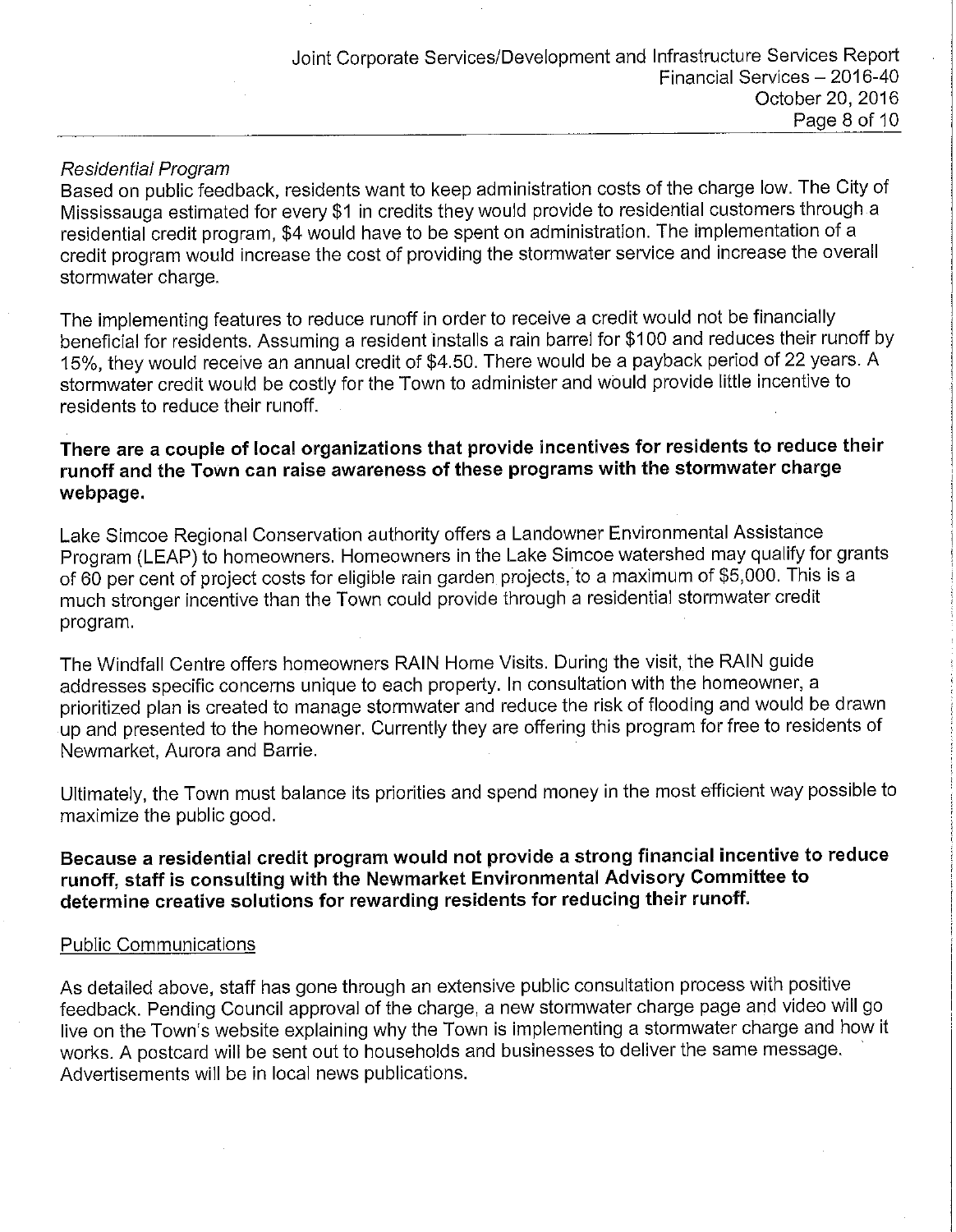### **BUSINESS PLAN AND STRATEGIC PLAN LINKAGES**

This report links to Newmarket's key strategic directions in being Well Managed through fiscal responsibility.

### **CONSULTATION**

Staff has formed a Task Force represented by Finance, Engineering, Communications, Information Technology and Customer Service to develop and implement the stormwater charge. Updates were regularly provided to the Utility Transition Task Force, which includes the departments above as well as Legal Services, Economic Development and Strategic Initiatives. Various departmental representatives were consulted as components of the project related to them.

### **HUMAN RESOURCE CONSIDERATIONS**

While most of the work required to administer the stormwater charge can be absorbed by current staff, resources will be required to administer the proposed credit program. Namely, the program would require support from a Senior Environmental Coordinator and an LID Maintenance Worker. These items will be supported through fees of the application process and be proposed in the 2017 budget.

### **BUDGET IMPACT**

### Operating Budget (Current and Future)

\$227,000 will be removed from the rate supported budgets and \$435,000 will be removed from the tax supported budget. This item will be proposed in the 2017 budget.

### Capital Budget

An annual contribution of \$983,000 to the tax supported asset replacement fund will go to the stormwater asset replacement fund. This item will be proposed in the 2017 budget.

### **CONTACT**

For more information on this report, contact: Mike Mayes at 905-953-5300, ext. 2102 or via e-mail at mmayes@newmarket.ca

Kevin Yaraskavitch Mike Mayes, CPA, CGA, DPA

Financial Business Analyst (2011) 2012 2013 Contractor: Financial Services/Treasurer *(\_\_.,,-/*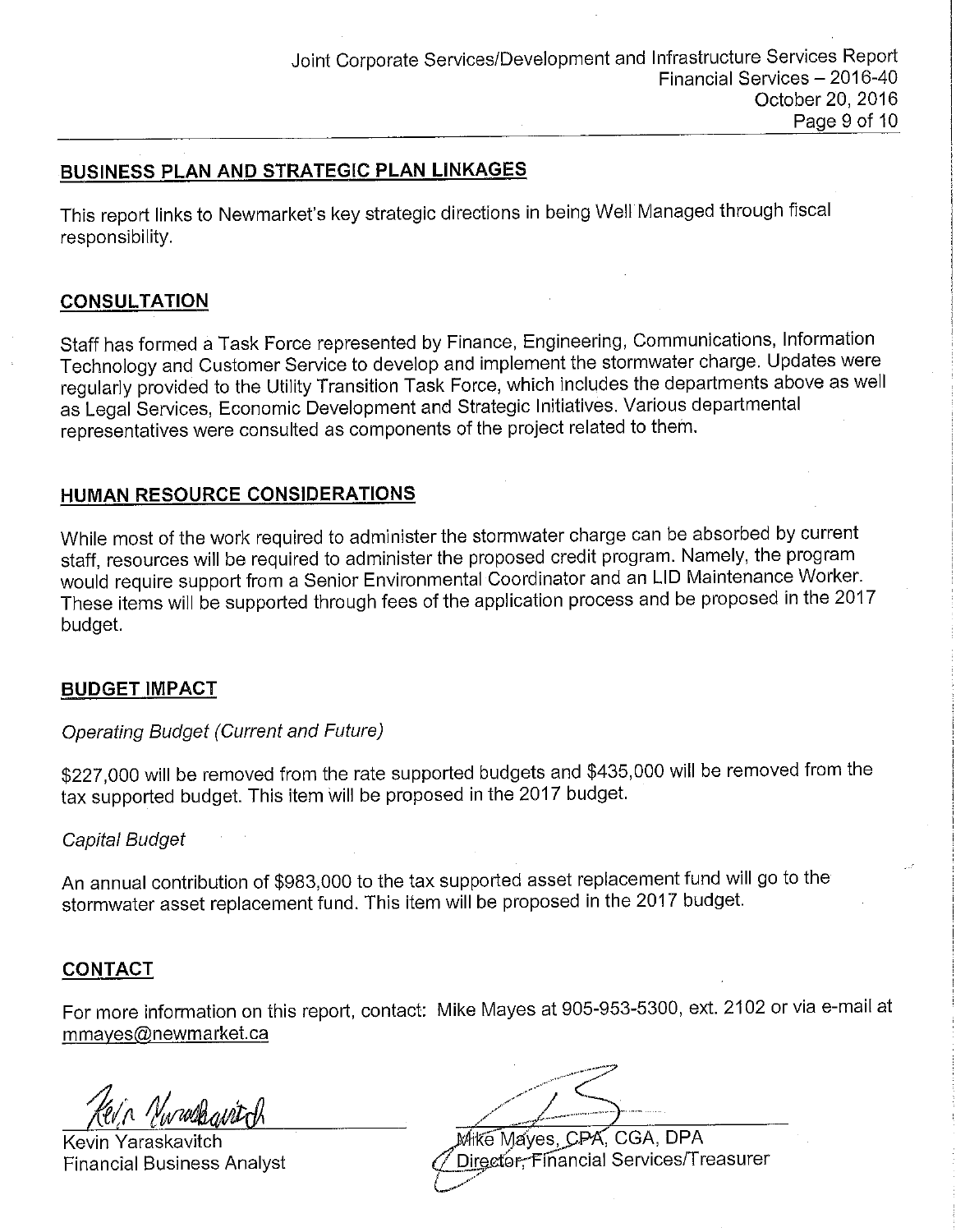Esther Armchuk, **LL.B.**  Commissioner, Corporate Services Director, Engineering Services

 $CA$ 

Christopher Kalimootoo Director, Public Works Services

Rachel Prudhomme; B.Sc., P.Eng.

Peter Noehammer. P.Eng. Commissioner, Development & Infrastructure services

KY/ne Appendices

- 1. Stormwater Management Services Charge by-law (8 pages)
- 2. Stormwater Credit Program (4 pages)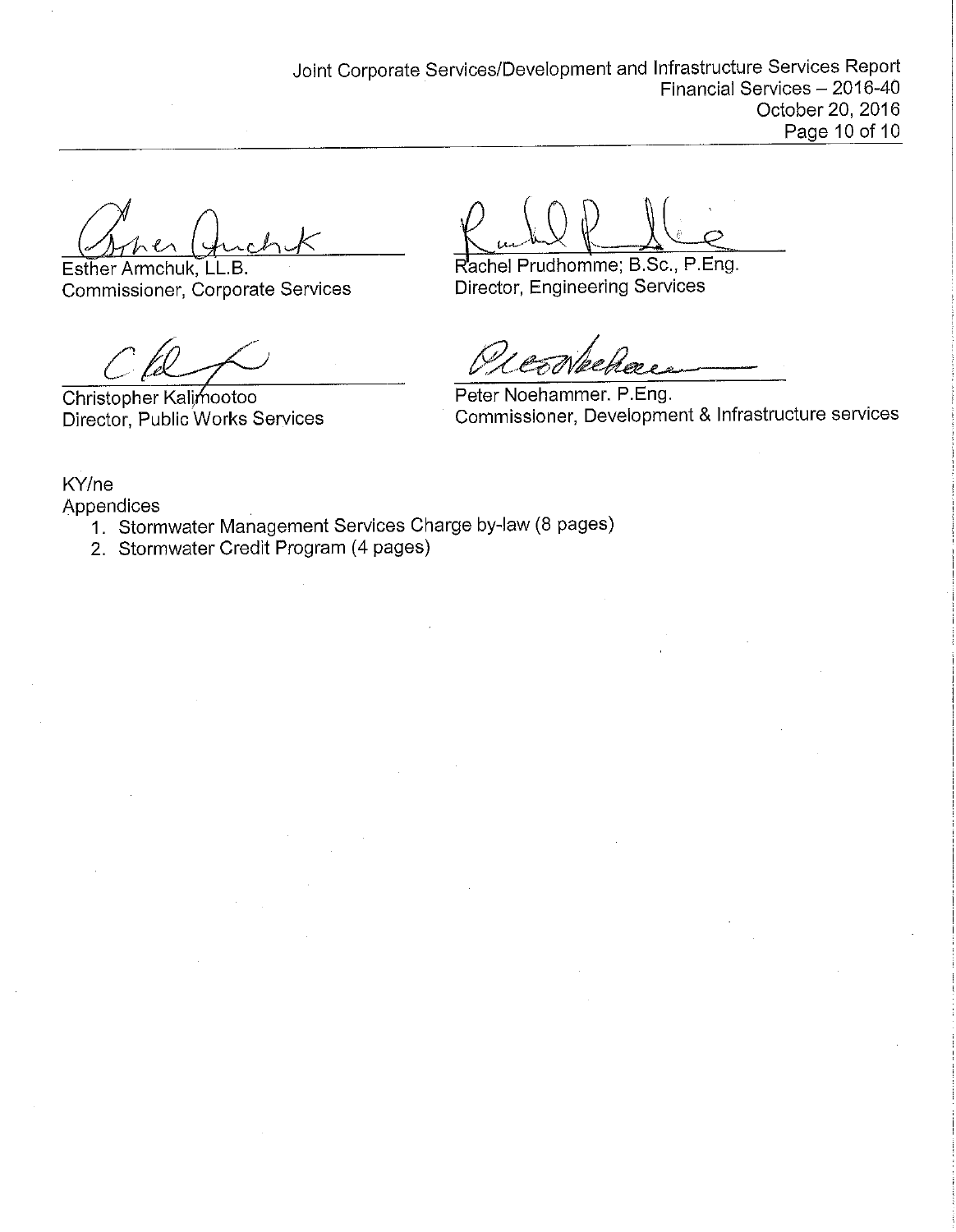

# **CORPORATION OF THE**<br>Newmarket ") BY-LAW NUMBER 2016-XX **TOWN OF NEWMARKET BY-LAW NUMBER 2016-XX**

A BY-LAW TO ADOPT A STORMWATER MANAGEMENT SERVICES CHARGE BY THE TOWN OF NEWMARKET.

WHEREAS the Municipal Act, 2001, 8.0. 2001 (the "Act"), authorizes a municipality to pass by-laws imposing fees and charges pertaining to a stormwater system pursuant to sections 9, 10, 11 and 391 of the Act;

AND WHEREAS Council deems it necessary and desirable to create a separate stormwater fee and charge to fund the operation, maintenance and capital projects pertaining to stormwater management;

AND WHEREAS the creation of a separate stormwater charge to fund stormwater management (the "Stormwater Charge") will bring greater transparency to the cost of providing and maintaining the stormwater management service with the Town;

AND WHEREAS it is deemed just that the cost of operating, maintaining and upgrading the stormwater management service is paid for by those who benefit from this service;

AND WHEREAS the Council desires to implement a credit program as an incentive for certain property owners to provide on-site stormwater management measures and to recognize existing properties with stormwater management measures already in place;

THEREFORE BE IT ENACTED by the Municipal Council of the Corporation of the Town of Newmarket as follows:

- 1. THAT the Stormwater Charge be imposed as set out under this bylaw and established through the annual Fees and Charges By-law.
- 2. AND THAT should any section of this by-law be declared invalid by a court of competent jurisdiction, such section shall be severed from this bylaw and the remainder of the by-law shall continue in full force and effect;
- 3. AND THAT this by-law shall come into full force and effect on January 1,2017.

#### **1. DEFINITIONS**

1.1 In this by-law,

**"Act"** mean the Municipal Act, 2001, S.0. 2001

**"Appeal"** means a process by which a person challenges information that has been associated with the Stormwater Charge account.

**"Applicant"** means a property owner that submits a Stormwater Management Credit application on the Town approved form.

**' 1 Average Impervious Area Percentage" means the observed average**  Impervious Area Percentage within a Runoff Level Group.

**"Billing Error" means an error in the preparation of the Stormwater Charge Account, resulting in an undercharge or overcharge caused by a gross or**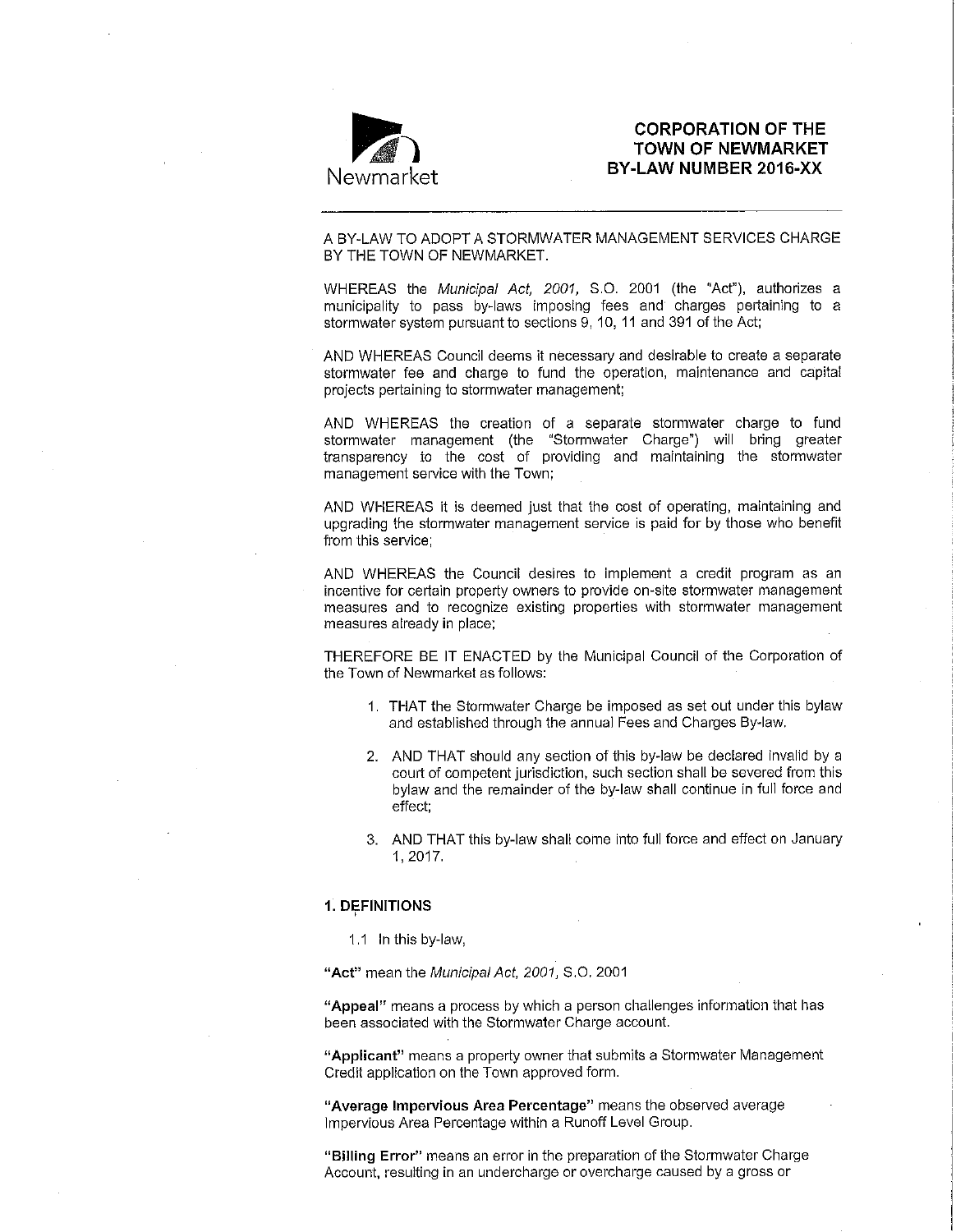manifest error in the preparation of the Stormwater Charge account that is clerical or factual in error, including transposition of figures, a typographical error **or similar errors.** 

**"By-law"** means this Stormwater Management Fees and Charges By-law

**"Council"** means the Council for the Corporation of the Town of Newmarket

**"Credit Program"** mean's the Town's credit program which reduces the Stormwater Charges as an incentive to certain property owners that provide onsite stormwater management measures and as recognition of property owners that have existing properties with stormwater management measures already in place.

**"Engineering Services"** means the Town's Engineering Services Department of the Development and Infrastructure Services Commission.

**"Impervious Area Percentage"** means the percent of a property's area that is covered by impervious features. Rooftops and paved surfaces are impervious features.

**"Material Change"** means any change in the property's runoff characteristics since the Applicant's in the original Stormwater Management Credit application, any fact that was not expressly disclosed by the Applicant in the Stormwater Management Credit application process, or that the Applicant was not aware of at the time of the Stormwater Management Credit application, and which results in the subject property no longer being in substantial compliance with the objectives of the Credit Program, or no longer eligible for the current level of the Stormwater Management Credit approved by the Town.

**"Person"** includes an individual, sole proprietorship, partnership, corporation, **municipal corporation, unincorporated association or organization, trust and a natural person in his or her capacity** as a **trustee, executor, administrator, or**  other legal representative.

**"Runoff Level Group"** means the grouping of properties that have a similar Impervious Area Percentages.

**"Stormwater Funding Requirement" means the annual amount of funding**  required to for the Town to provide the Stormwater Management Service.

**"Stormwater Management Service" means the work performed and the**  infrastructure used, controlled, maintained or operated by the Town to manage stormwater flow and drainage and all appurtenances thereto owned, and includes, but is not limited to, storm sewers, catch basins, storm service connections, drains, pipes, overland conveyance systems including road **corridors, culverts, channels, ditches, rivers, streams, creeks, ravines and**  watercourses, stormwater management facilities including landscaping features, storage ponds or tanks, and oil and grease interceptors that control quantity or quality of stormwater runoff, pumping stations, outfalls, swales and all equipment laid within any highway or road allowance, Town right-of-way or easement or Town property used for the collection, transmission, detention and treatment of **stormwater or uncontaminated water.** 

**"Town"** means the Corporation of the Town of Newmarket in the Regional Municipality of York or where the context requires the geographical jurisdiction of the Corporation of the Town of Newmarket in the Regional Municipality of York.

**"Treasurer" means the Town Treasurer or his/her designate.**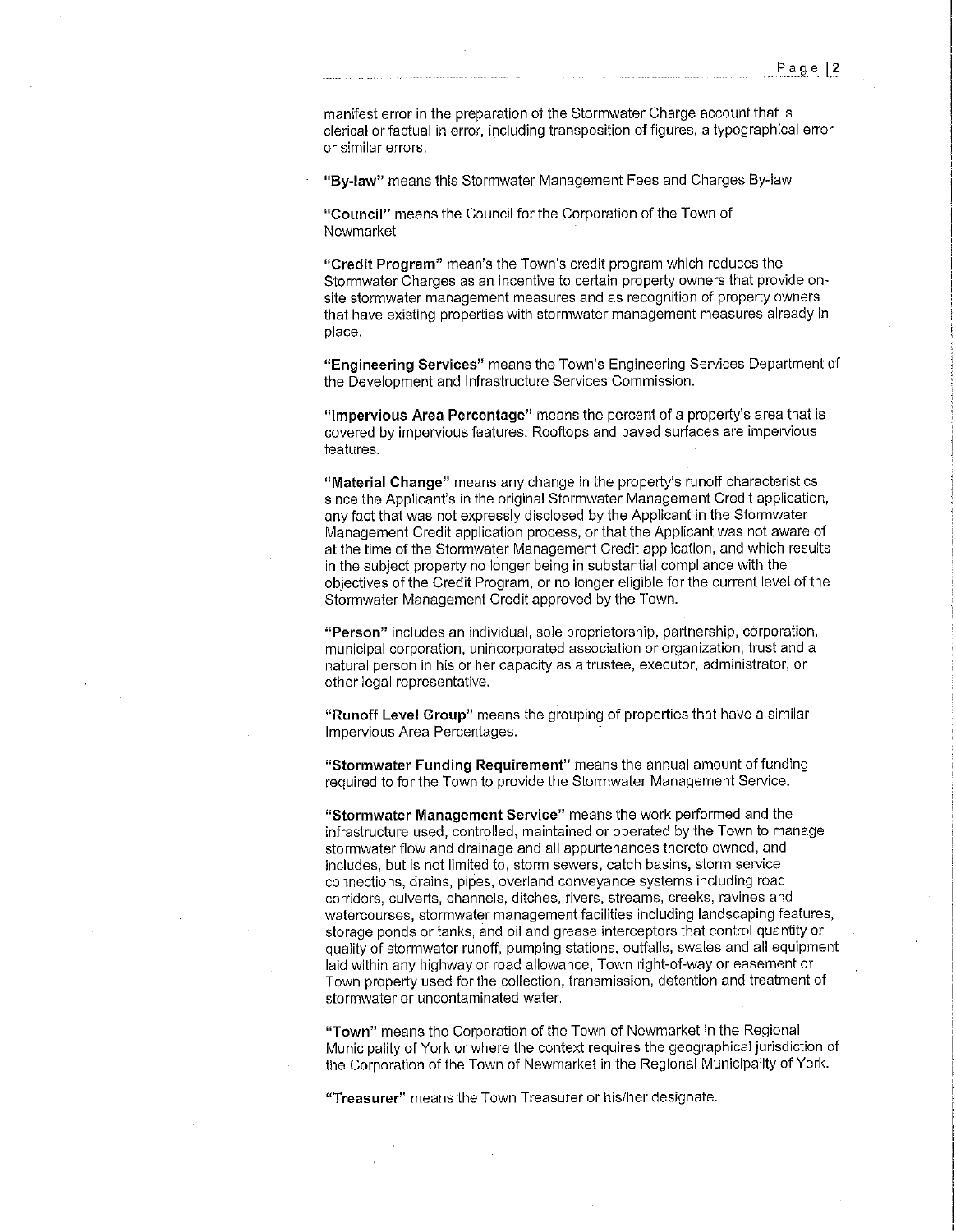#### **2. SCOPE**

2.1 A stormwater charge (the "Stormwater Charge") is to be imposed upon all real property in the Town with the exception of real property owned by the Town and real properties that are legally exempt from municipal user fees and charges.

See Appendix C for the list real properties that are exempt from municipal user fees and charges.

#### **3. DETERMINING STORMWATER CHARGE**

3.1 The following equation shall be used to determine the Stormwater Charge:

Stormwater Charge = Property Size x Runoff Level Group Rate

Property Size for non-condominium properties is determined by the Municipal Property Assessment Corporation and is the area identified on the tax roll for the subject property.

Property Size for condominium properties is the size of the condominium corporation's parcel divided by the number of condominium properties on the parcel.

Runoff Level Group rate is determined by the Runoff Level Group's Average Impervious Percentage and the Stormwater Funding Requirement. See Appendix B for the Average Impervious Percentages of the Runoff Level Groups.

3.2 The Runoff Level Group Rate shall be set out by Council in the Fees and Charges By-law.

#### 4 **STORMWATER CHARGE ADJUSTMENT**

- 4.1 The Stormwater Charge may be revised in either of the following **instances** :
	- a) An adjustment may arise whereby the Municipal Property Assessment Corporation updates the subject property's assessment resulting from an Appeal.
	- b) An internal adjustment may arise whereby the Town revises, modifies, or amends the Stormwater Charge due to various factors, including:
		- i. updates to the Municipal Property Assessment Corporation's assessment data for the subject property;
		- ii. updates to the Town's open space zoning by-law;
		- iii. updates to Runoff Level Groups' Average Impervious Percentage;
		- iv. updates to the procedure determining a properties' Runoff Level Group;
		- v. change in Stormwater Funding Requirement as approved by Council.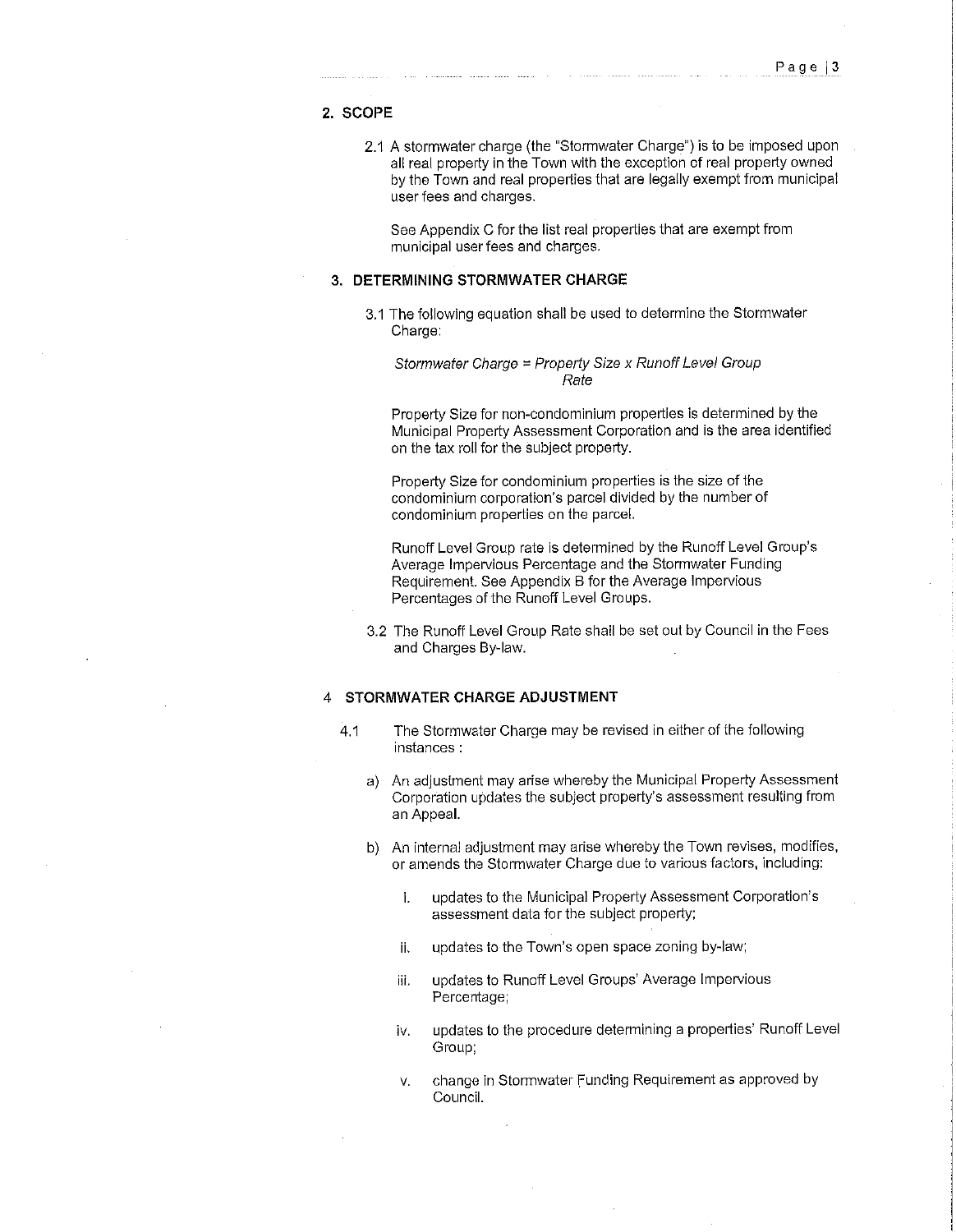#### 5 **INVOICING**

- 5.1 The Stormwater Charge shall be invoiced (the "Stormwater Charge" Invoice") under the property's property tax bill and identified separately thereunder as a special charge.
- 5.2The Stormwater Charge shall be payable upon receipt of the invoice included in the property's tax bill, and every owner in receipt of such invoice shall ensure payment thereof before the due date thereon.
- 5.3The Treasurer shall have delegated authority and is authorized to adjust the Stormwater Charge with respect to any property, to the extent that it is deemed appropriate due a Billing Error. In this instance, the Stormwater Charge Invoice may be retroactively recalculated for a period not exceeding one (1) year from the date of detection of the Billing Error with resulting credits or charges to the property owner's stormwater account, and the decision of the Treasurer shall be final and binding.

#### **6 STORMWATER CHARGE ADDED TO TAX ROLL**

6.1 Pursuant to subsection 398(2) of the Act and in accordance with the Town's Fee and Charges By-law, the Stormwater Charge may be added to the tax roll of the property to which the Stormwater Charge applies and shall then be collected in the same manner as municipal taxes.

#### **7 CREDIT PROGRAM**

- 7.1 Property owners may be eligible to qualify for a Stormwater Charge **credit (the "Stormwater Management Credit") where such users can**  clearly demonstrate to the Town that owner's stormwater facilities or best management practices provide the Town with cost savings that the Town would otherwise incur as part of its effort to manage stormwater.
- 7.2 Engineering Services shall be responsible for the administration of the Credit Program, and may prescribe all forms necessary to implement the Credit Program, and may amend such forms from time to time as it deems necessary with the approval of the Treasurer.

#### **Credit Program Application**

- 7.3 Participation in the Credit Program is by application only. Property owners must submit a Stormwater Management Credit application in a form approved by the Town and associated fees, if applicable, for consideration and qualification of the Stormwater Management Credit. The Stormwater Credit application will be reviewed and determined by Engineering Services.
- 7.4 Reductions to the Stormwater Charge made as a result of the approval of a Stormwater Management Credit application shall take effect in accordance with the following schedule:
- a) Stormwater Management Credit applications received within the first year of the applicable Stormwater Charge: Reductions that result from applications that are received on or before December 31, 2017 will be retroactive up to the later of (i) the date of the first billing of the Stormwater Charge, and (ii) the date on which the qualified stormwater **management practices or measures were implemented into service, as**  determined by Engineering Services.
- b) Stormwater Management Credit applications received after the first year of the applicable Stormwater Charge: Reductions that result from applications that were received on or after January 1, 2018 will be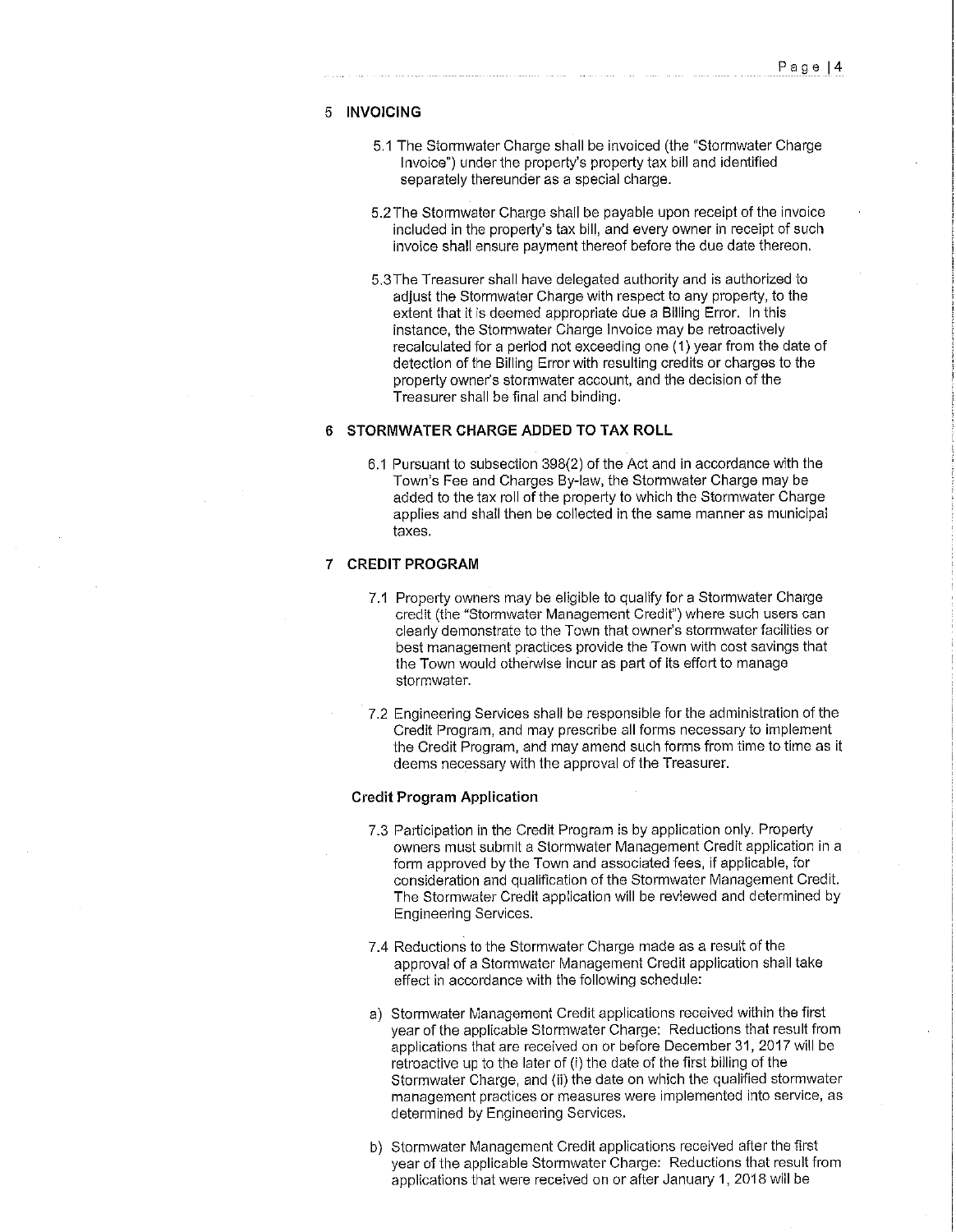retroactive up to the later of (i) the date of receipt of the application by Engineering Services, and (ii) the date on which the qualified stormwater management practices or measures were implemented into service, as determined by Engineering Services.

#### **Credit Program Expiration and Renewal**

- 7.5 Stormwater Management Credits shall be in effect for a period of up to five (5) years from the date of approval by the Town, or as otherwise specified at the time of the said credit approval. Credits will expire if not renewed prior to the expiration date of the said credit approval.
- 7.6A Credit Program application must be resubmitted to the Town no later than three (3) months after any Material Change to the originally submitted Credit Program application which did not contain the Material Change information. Any late resubmission of the application may result in the discontinuance of the Credit Program amount. The
	- Town may adjust (increase or decrease) the current credit amount.
- 7. 7 A Stormwater Management Credit may be renewed by a renewal application which must be submitted to the Town no later than three (3) months prior to the expiration date of the credit approval. Any late submission of the application may result in the discontinuance of the Stormwater Management Credit. The Town may adjust (increase or decrease) the current Stormwater Management Credit

#### **Credit Program Inspections**

7.8 The Town reserves the right to conduct site inspections, and may, at **any reasonable time, enter and inspect any property benefitting from**  a Stormwater Management Credit to review eligibility and the Town may suspend, reduce or cancel the Stormwater Management Credit as a result of such site inspections.

#### **Credit Program Suspensions, Reductions and Cancellations**

- 7.9 A Stormwater Management Credit may be suspended, reduced or cancelled by the Town under the following circumstances:
	- a. failure of an Applicant to meet the terms and conditions of the Stormwater Management Credit approval;
	- b. failure of the applicant to maintain a stormwater management practice or measure as required by the terms and conditions of the Stormwater Management Credit approval;
	- c. submission of inaccurate or false information by the Applicant;
	- d. failure to submit a complete Stormwater Management Credit renewal application.
- 7.10 A reduction or cancellation of a Stormwater Management Credit may be appealed by the Applicant in writing to the Treasurer. The decision by the Treasurer shall be final and binding.
- 7.11 Where the Town has granted a Stormwater Management Credit and subsequently determines that a stormwater management practice or measure does not function as approved, the Applicant shall reimburse the Town the entire amount of the Stormwater Management Credit received in respect of the subject property from the later of (i) the date that the Credit Program application was approved, updated or renewed, and (ii) from the date of the last inspection of the subject property by the Town.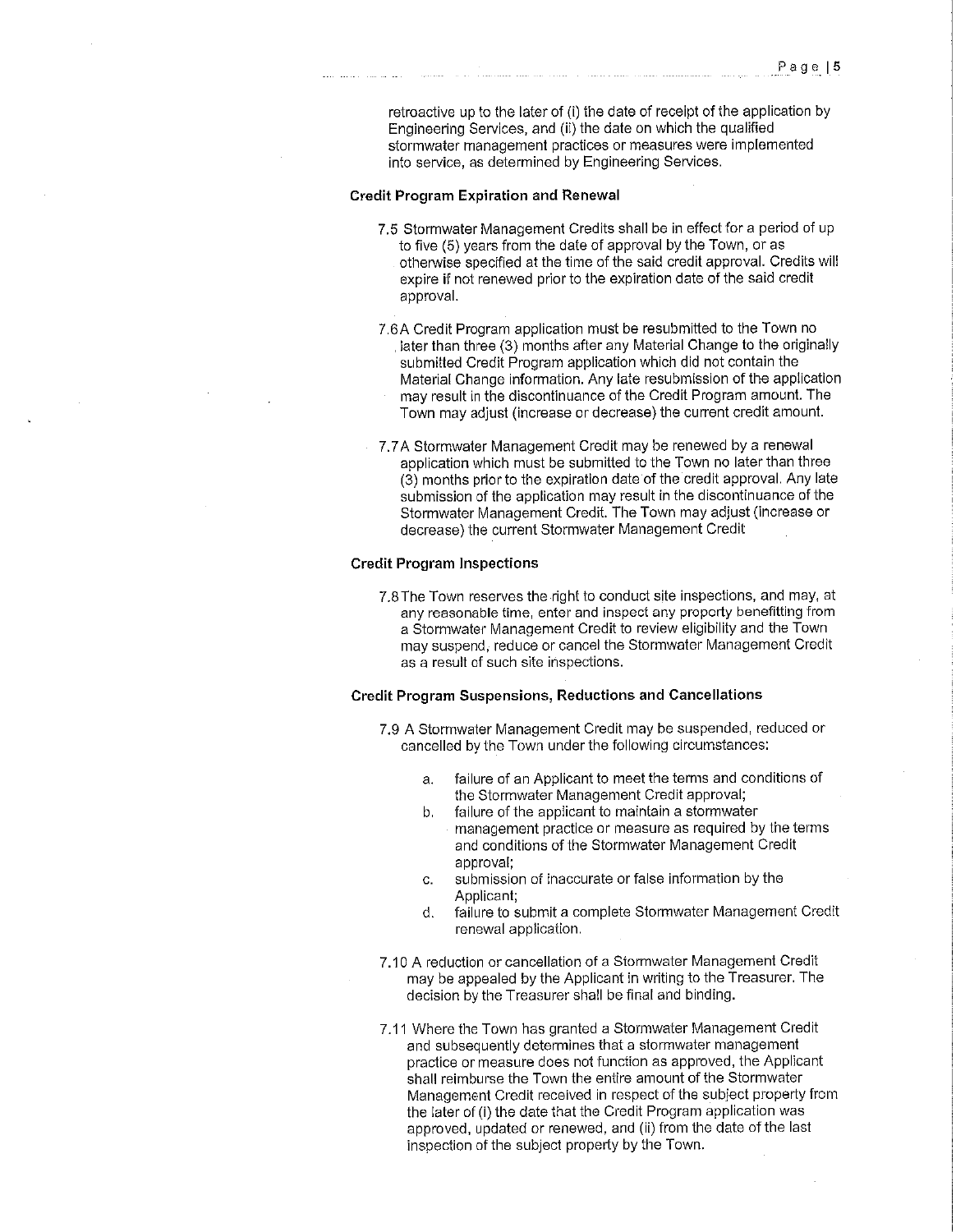7.12 If the Stormwater Management Credit is cancelled by the Town, the Applicant may not re-apply for such a credit for a period of twelve (12) months.

#### 8. **APPEALS**

- 8.1 A person who requests an Appeal will not be required to pay a service fee for any of the appeals outlined in Appendix A which outlines the Appeal processes
- 8.2The filing of an Appeal does not negate the requirement for the appellant (the "Appellant") to pay the Stormwater Charge.
- 8.3 Adjustments made as a result of an Appeal shall take effect in accordance with the following schedule:
- a. Appeals received by the Town within the first year of the Stormwater Charge: adjustments that result from Appeals which were received before December 31, 2017 will be retroactive up to the date of the receipt of the Appeal by the Treasurer; and
- b. Appeals received by the Town after the first year of the Stormwater Charge: adjustments that result from Appeals which were received on or after January 1, 2018 will be retroactive up to the date of the receipt of the Appeal by the Treasurer.

| ENACTED THIS |  | ХХТН | DAY OF | XXXX, | 2016. |
|--------------|--|------|--------|-------|-------|
|--------------|--|------|--------|-------|-------|

Tony Van Bynen, Mayor

Andrew Brouwer, Town Clerk

- Appendix A: Appeal process for the Stormwater Charge
- Appendix B: Average Impervious Percentages of Runoff Level Groups
- Appendix C: List of Properties Exempt from Municipal User Fees and Charges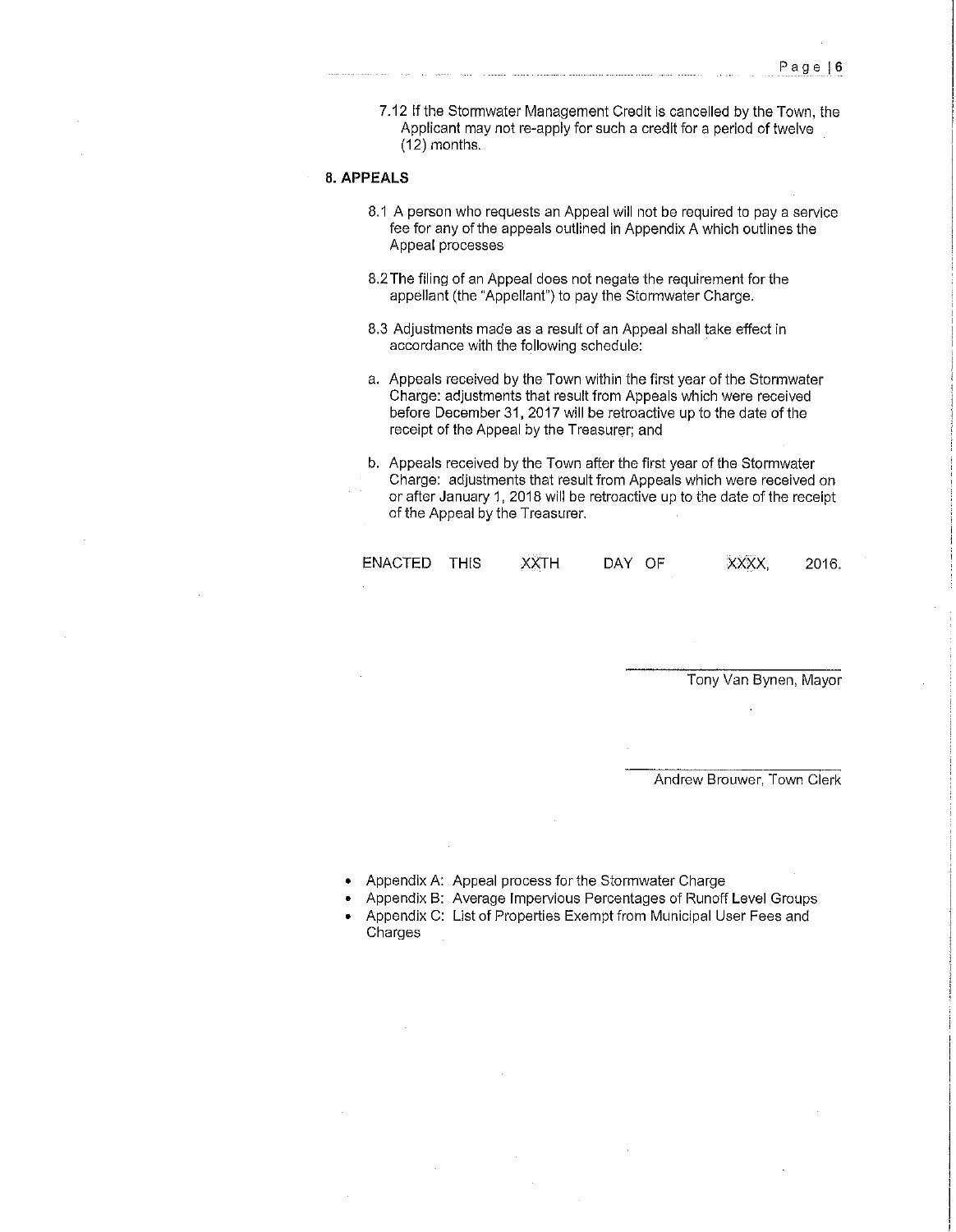# **Appendix A: Appeal process for the Stormwater Charge**

| Category                                               | <b>Explanation</b>                                                                                                  | <b>Appeal Mechanism</b>                                                         | <b>Appeal Decision Made by</b>                        |
|--------------------------------------------------------|---------------------------------------------------------------------------------------------------------------------|---------------------------------------------------------------------------------|-------------------------------------------------------|
| Legal Exemption                                        | The entity occupying the<br>subject property area is or is<br>not legally subject to<br>municipal fees and charges. | An Appellant must file<br>a Stormwater Charge<br><b>Appeal Application Form</b> | Director of Financial Services<br>or her/his delegate |
| Incorrect property<br>size used to<br>calculate charge | Property size used for<br>calculation is or is not<br>correct.                                                      | An Appellant must file<br>a Stormwater Charge<br><b>Appeal Application Form</b> | Director of Financial Services<br>or her/his delegate |
| <b>Amount of Credit</b>                                | The amount of credit<br>approved for an applicant's<br>property is or is not<br>appropriate.                        | An Appellant must file<br>a Stormwater Charge<br><b>Appeal Application Form</b> | Director of Engineering<br>Services her/his delegate  |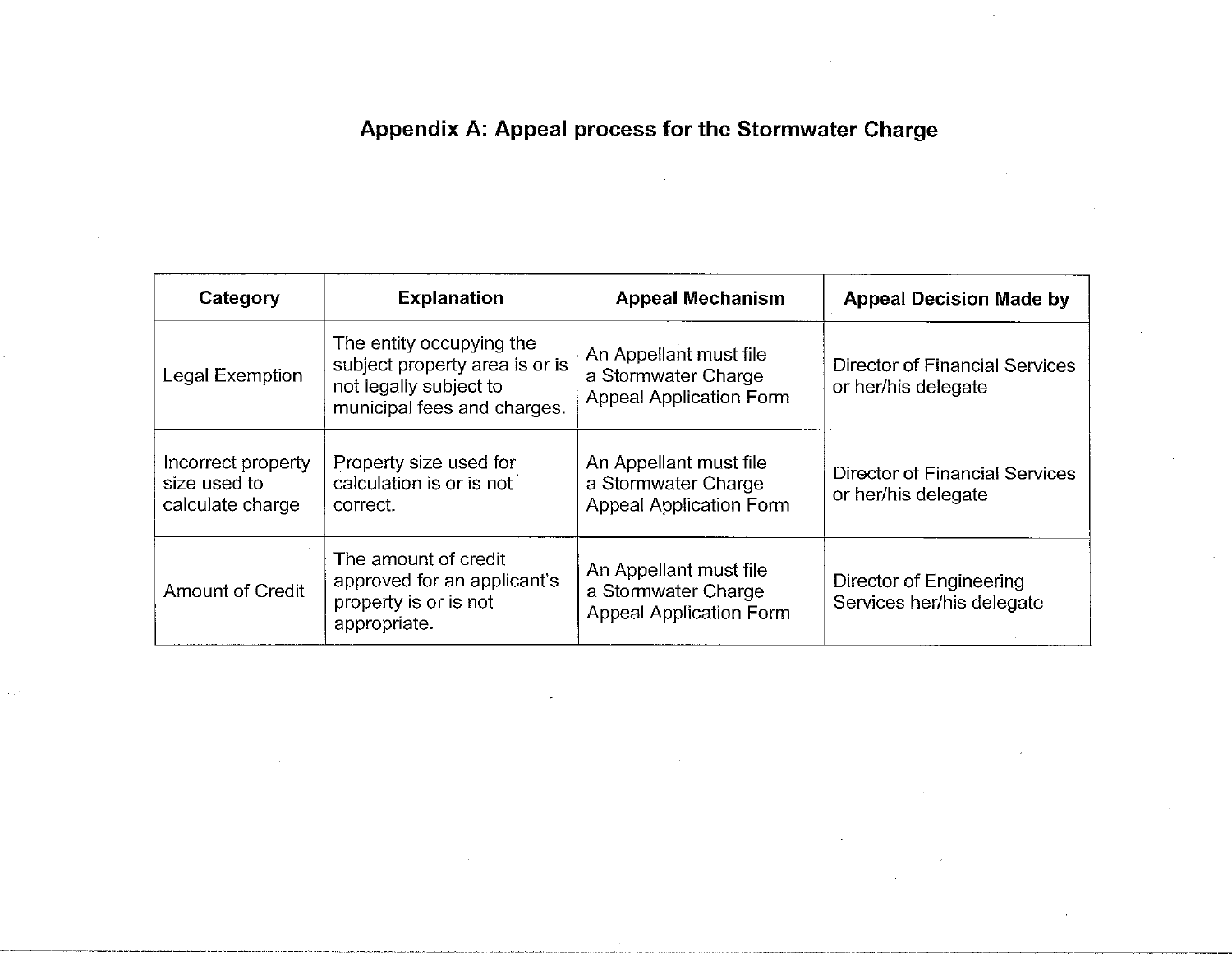# **Appendix B: Average Impervious Percentages of Runoff Level Groups**

| <b>Runoff Level</b><br>Group | <b>Typical Property Type Examples</b>            | Average<br><b>Impervious</b><br>Percentage |
|------------------------------|--------------------------------------------------|--------------------------------------------|
| Low level                    | Open Space, Vacant Land, Excess Land             | 9%                                         |
| Medium level                 | Residential,<br>Multi-Residential, Institutional | 44%                                        |
| High level                   | Commercial, Industrial, Parking Lot              | 88%                                        |

# **Appendix C: List of Properties Exempt from Municipal User Fees and Charges**

- 1. District School Boards and School Authorities
	- Pursuant of section 53 of the Education Act, R.S.O. 1990, a by-law imposing fees and charges does not apply to a district school board or a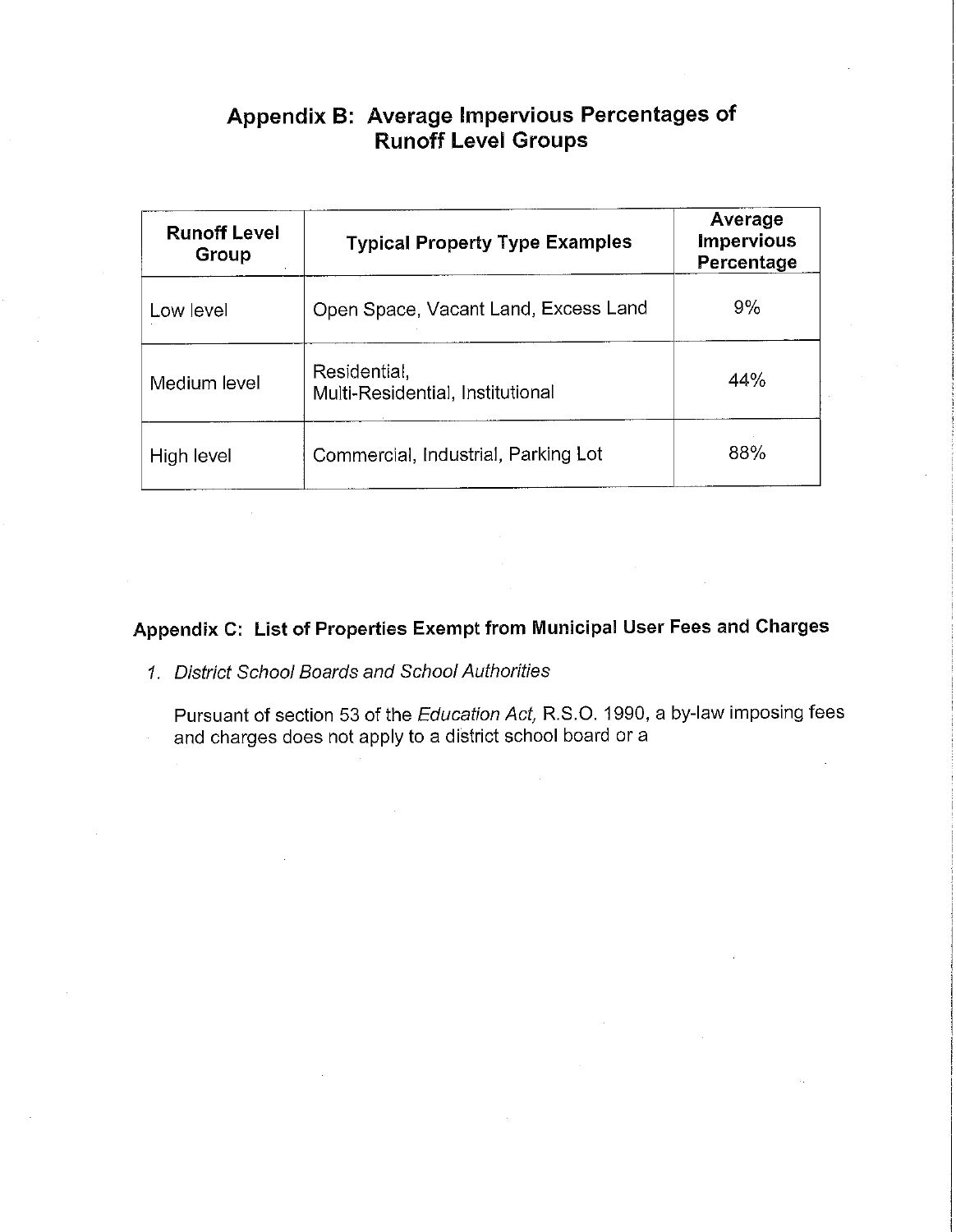# **Stormwater Credit Summary**

#### **What is a Stormwater Credit?**

Stormwater Credits are available to eligible property owners who have implemented stormwater and/or pollution prevention Best Management Practices (BMP's) to reduce impacts to the Town's Stormwater Infrastructure by controlling the quantity and quality of stormwater leaving their property.

The credit program is designed to acknowledge and reward High Level Runoff property owners who take initiatives that result in significantly less runoff than similar properties, resulting in a cost saving that the Town would otherwise incur as part of its effort to manage stormwater.

Participation in the credit program is by application only. Property owners must submit a stormwater credit application in a form approved by the Town for qualification and consideration of the credit. Credit applications will be determined by Engineering Services staff.

#### **Eligibility**

Properties which are classified as High, such as industrial and commercial properties, are eligible to receive a credit toward their stormwater management charge. Additional information is provided in the subsequent sections.

#### **Credit Type**

Applicants can apply for one of three credit types: New Credit, Credit Update or Credit Renewal.

1 New Credit

A stormwater management credit for a newly installed BMP or existing BMP for which a credit does not currently exist.

2. Credit Update

A stormwater management credit for an existing BMP where changes have been made or where additional BMP's have been added since the previously approved credit.

3. Credit Renewal

A stormwater management credit to renew the existing approved credit as part of the 5 year renewal requirement.

#### **Stormwater Credit Categories**

Stormwater Credits are provided by applying a new rate to the property. This is achieved if the applicant demonstrates that all or a portion of the site drains to an eligible BMP that meets the specific evaluation criteria (outlined below). Depending on the evaluation criteria met, the portion of the Site draining to an eligible BMP will be charged either the Low or Medium Class Rate.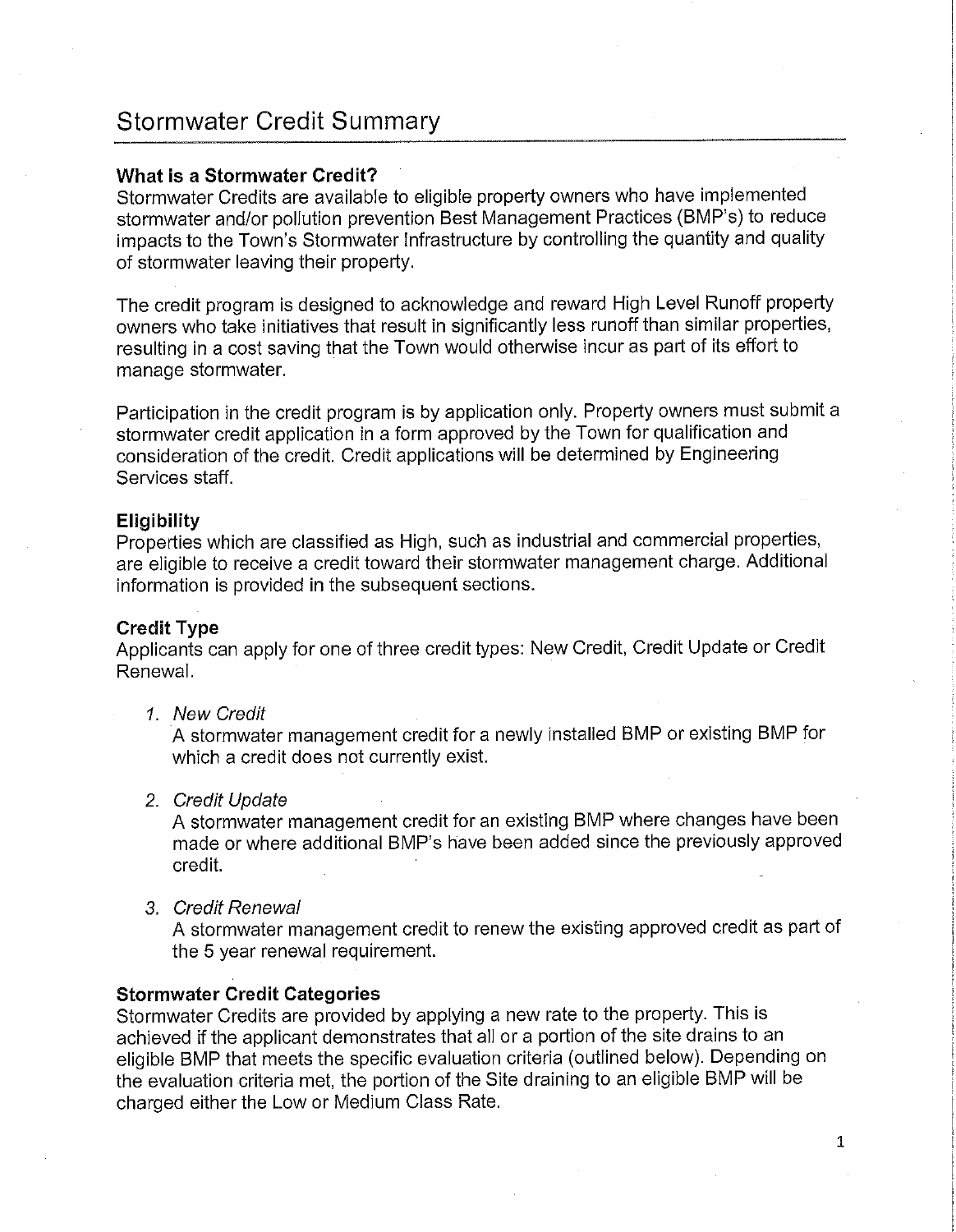An additional credit is available if applicants demonstrate existing Stormwater Management Facilities (SWMF) are being properly maintained and if the property demonstrates that there is significant Green Space on site.

## **Credit Evaluation Criteria**

| Gredf<br>Category                           | <b>Evaluation Criteria</b>                                                                                                                                                                                                                                                                                                                                                                                                                                                                                                                                                                                                                                                                                | <b>Credit</b><br><b>Applied</b>                                           |
|---------------------------------------------|-----------------------------------------------------------------------------------------------------------------------------------------------------------------------------------------------------------------------------------------------------------------------------------------------------------------------------------------------------------------------------------------------------------------------------------------------------------------------------------------------------------------------------------------------------------------------------------------------------------------------------------------------------------------------------------------------------------|---------------------------------------------------------------------------|
| Low Runoff<br>Level Group<br>Rate           | The Low Class Rate is applied to the area of the property<br>treated and/or directed to a BMP which will:<br>1. Reduce existing Peak Flow Rate by a minimum of<br>60% up to and including the 1:100 year storm and;<br>2. Capture and infiltrate the first 20mm of each Storm<br>Event.                                                                                                                                                                                                                                                                                                                                                                                                                   | Low Runoff<br>Level Group<br>Rate applied<br>to area<br>treated           |
| Medium<br><b>Runoff Level</b><br>Group Rate | The Medium Class Rate is applied to the area of the<br>property treated and/or directed to a BMP which will:<br>1. Reduce existing Peak Flow Rate by 30% for up to<br>and including the 1:100 year storm and;<br>2. Capture and infiltrate the first 10mm of each Storm<br>Event.                                                                                                                                                                                                                                                                                                                                                                                                                         | Medium<br><b>Runoff Level</b><br>Group Rate<br>applied to<br>area treated |
| Pollution<br>Prevention                     | Documentation which outlines onsite SWMF's and/or<br>BMP's prevents pollutants from leaving the Site. This can<br>occur in one of three ways:<br>1. Existing onsite private SWMF's are being<br>maintained to ensure that they are performing as<br>per the original facility designs. If no onsite SWMF<br>exist then:<br>2. The implementation of an onsite Smart About Salt<br>Program, including hiring Certified Smart About Salt<br>contractors, or:<br>3. Other onsite BMP's are being implemented which<br>provide; the long-term removal of 80% Total<br>Suspended Solids defined as Enhanced Protection<br>by the MOECC and prevent Phosphorus and other<br>contaminants from leaving the Site. | 5% reduction                                                              |
| Significant<br>Green<br>Space               | More than 25% of the site area is Green Space.                                                                                                                                                                                                                                                                                                                                                                                                                                                                                                                                                                                                                                                            | Low Runoff<br>Level Group<br>Rate applied<br>to Green<br>Space area.      |

 $\mathcal{A}^{\pm}$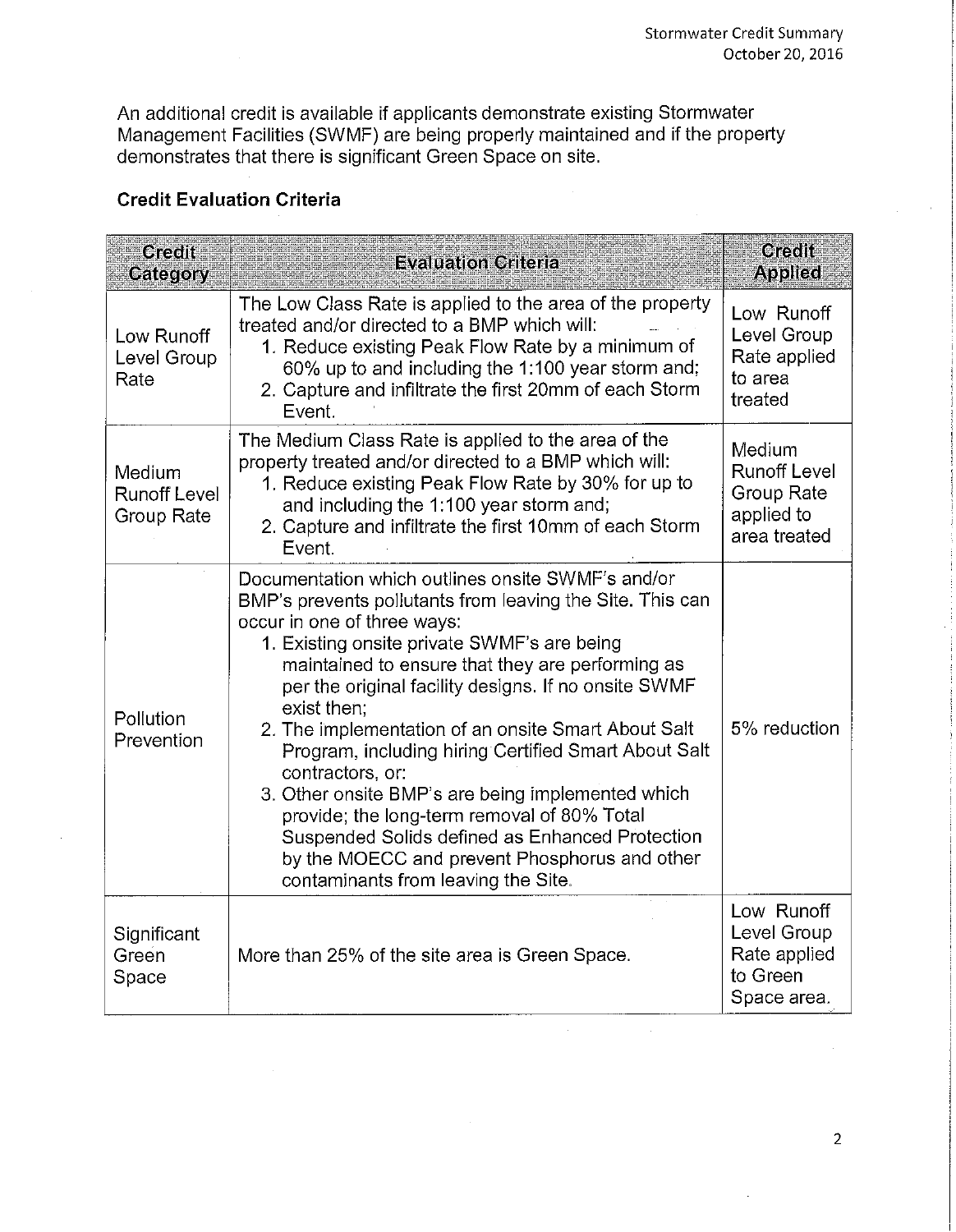#### **Eligible and Non-Eligible BMP's**

The intent of the Credit is to encourage the use of lot level stormwater controls through the use of Low Impact Development (LID) practices such as: permeable paving, soakaway pits, infiltration trenches, rain gardens, rain water harvesting, etc. By applying for the credit, the applicant shall demonstrate that implementing such practices will not have a negative impact on the natural environment or the Town's Stormwater Management Infrastructure.

Green space, grassed or landscaped areas, on the site will not qualify for a credit unless:

- 1. These areas are treating stormwater from non-green space areas AND meets the Evaluation Criteria for one of the Credit Categories or;
- 2. The Green Space area is more than 25% of the site's total parcel size and the space either contains trees, which contribute to the Town's urban canopy, or other significant natural heritage features. If the landowner has green space which contains mostly sod, but agrees to plant trees in that area in order to contribute to the Town's urban canopy, this would also qualify for the Green Space Credit.

#### **Credit Example: New Credit Calculation**

| <b>Existing parcel size</b>                                                | 25,000 square metres                                                        |
|----------------------------------------------------------------------------|-----------------------------------------------------------------------------|
| <b>Current Land Classification</b>                                         | High Level Runoff                                                           |
| <b>Current Rate based on Land</b><br>Classification                        | \$0.24 per square metre*                                                    |
| <b>Current Annual Stormwater Utility Fee</b>                               | \$6,000/year (25,000 square metres x<br>\$0.24)                             |
| Credit applying for                                                        | Low                                                                         |
| <b>Low Rate Credit</b>                                                     | \$0.02 per square metre*                                                    |
| Area treated meeting the Low Credit<br><b>Category Evaluation Criteria</b> | 5,000 square metres                                                         |
| <b>Credit Calculation</b>                                                  | 20,000sq/m @ \$0.24/sq.m = \$4,800.00<br>5,000sq/m @ \$0.02/sq.m = \$100.00 |
| <b>New Annual Stormwater Utility Fee</b>                                   | \$4,900.00 per year $(\$4,800.00 +$<br>\$100.00                             |
| <b>Total Annual Credit</b>                                                 | \$1,100 per year                                                            |

**\*Note: Class Rates used in the example are for demonstration purposes only. Rates are subject to change.** 

3